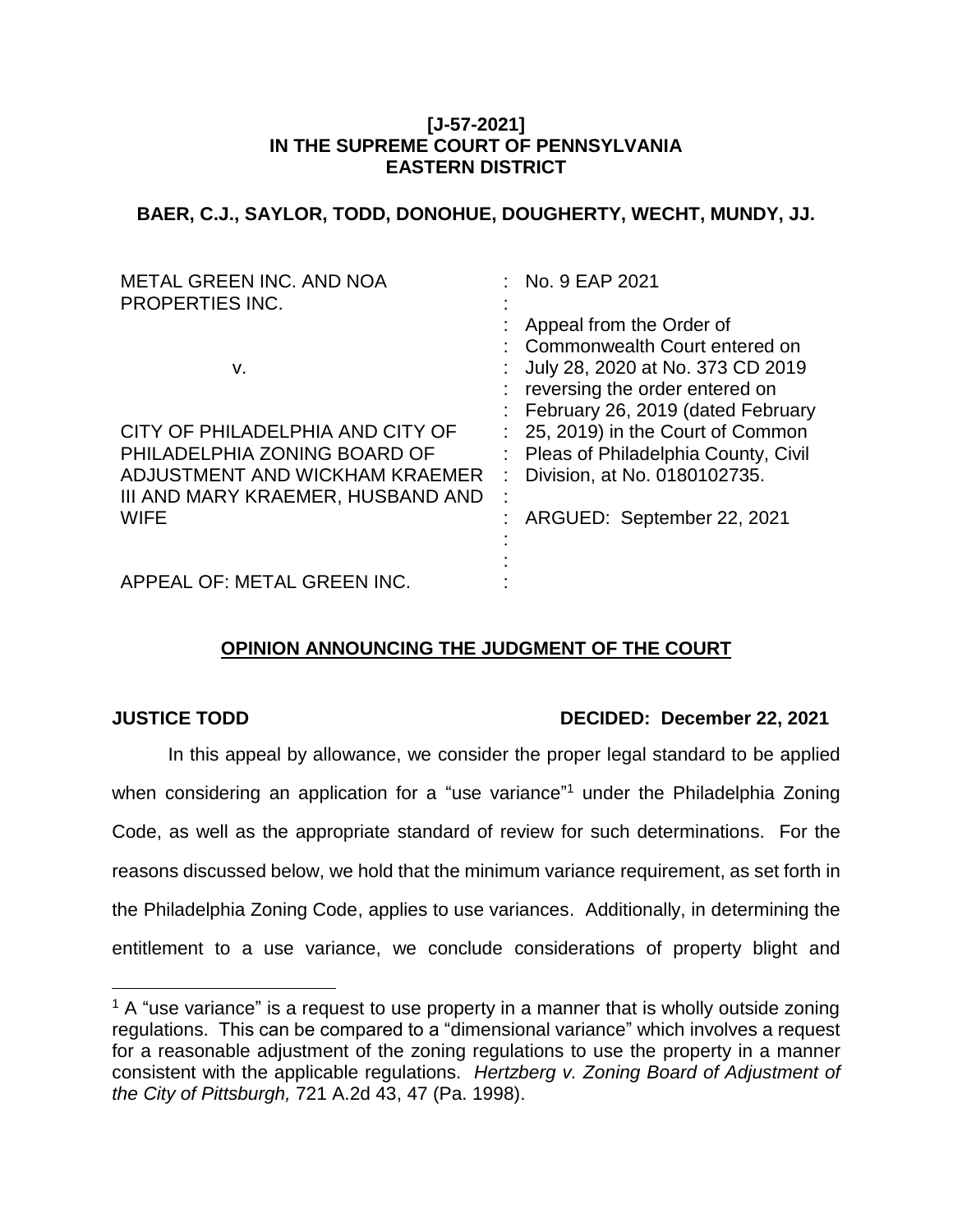abandonment are more properly evaluated under the Code's unnecessary hardship requirement, rather than under the minimum variance requirement. Finally, we reaffirm our Court's traditional abuse of discretion or error of law standard of review with respect to a court's review of a variance determination; however, as a component thereof, we allow for review for a capricious disregard of the evidence under certain circumstances. Accordingly, we affirm in part, reverse in part, and remand.

# **I. Background**

This matter involves the proposed redevelopment of a 90-year-old abandoned twostory industrial building, consisting of approximately 14,000 square feet, formerly used as a garage/warehouse facility. The property is located on a "flag lot"<sup>2</sup> at 6800 Quincy Street, within the City of Philadelphia ("City"). In 2013, Appellant Metal Green Inc. ("Metal Green") purchased the property at a sheriff's sale for approximately \$90,000. Thereafter, in August 2016, Mt. Airy USA, a local nonprofit organization whose goal is to transform blighted and underutilized areas into property that benefits the community, commenced a legal action against Metal Green pursuant to the 2008 Abandoned and Blighted Property Conservatorship Act ("Act 135").<sup>3</sup> After legal proceedings in the Philadelphia Court of Common Pleas, the court declared the property to be blighted and abandoned and ordered Metal Green to remediate the hazards that the property posed to the community. While the court possessed the authority to order the demolition of the

 $2 A$  "flag lot" is characterized by "a main portion (the 'flag') and a narrow strip (the 'pole') that connects the main portion to a public street." *Bartkowski v. Ramondo*, 219 A.3d 1083, 1085 (Pa. 2019).

<sup>3</sup> 68 P.S. §§ 1101-20. The purpose of Act 135 is to, *inter alia*, provide "a mechanism to transform abandoned and blighted buildings into productive reuse" and to allow for "an opportunity for communities to modernize, revitalize and grow, and to improve the quality of life for neighbors who are already there." 68 P.S. § 1102(5).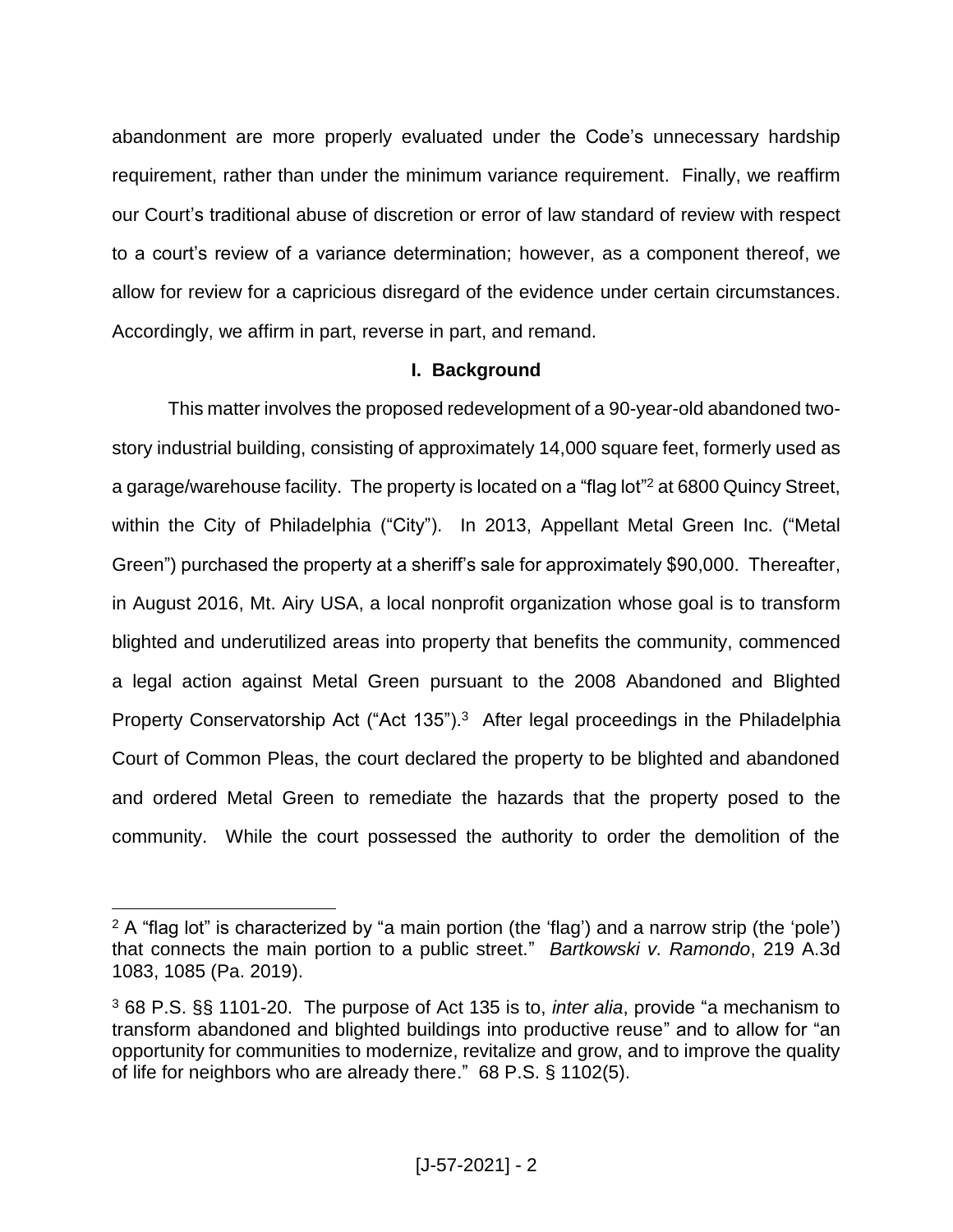building, it held such action in abeyance, allowing Metal Green to not only make necessary repairs, but to pursue redevelopment of the property.<sup>4</sup>

Metal Green, along with NOA Properties, the owners of the property at that time, envisioned revitalizing the building on the property as apartments. Specifically, the plan proposed the conversion of the former interior warehouse space into 19 indoor parking spaces on the first floor, and an 18-unit apartment complex on the second floor. Metal Green ultimately submitted to the City Department of Licenses and Inspections the redevelopment plan and application for the approval of a building permit. The property, however, sits in the City's residential two-family RTA-1 zoning district, which permits, as a matter of right, residential two-family attached dwellings, *i.e.*, duplexes.<sup>5</sup> As the project's use for the property as multi-family residential was not permitted as of right in a RTA-1 district, and thus constituted a non-conforming use, the Department of Licenses and Inspections denied Metal Green's application for a building permit. Metal Green and NOA Properties appealed the denial of the permit application to the Philadelphia Zoning Board of Adjustment ("Zoning Board") seeking a use variance. The Zoning Board conducted a hearing on the matter on September 19, 2017.<sup>6</sup>

<sup>4</sup> *See* 68 P.S. § 1106(c). Under Act 135, if the owner of a building fails to maintain the property in accordance with applicable municipal codes or standards of public welfare or safety, a court may appoint a conservator, who may present a plan for abatement, for the rehabilitation of the building or, if rehabilitation is not feasible, a proposal for the demolition of the building. 68 P.S. § 1106(c)(3).

<sup>&</sup>lt;sup>5</sup> In a RTA-1 zoning district, the "minimum lot sizes, setbacks, and heights are identical to the residential single-family attached RSA-3 district, however the RTA-1 district permits two-families, not just one, to reside in the dwelling." Philadelphia Zoning Code, Informational Manual: Quick Guide at 10, *available at* https://www.phila.gov/media/20200213115058/NEW-ZONING-GUIDE\_2020.pdf.

<sup>&</sup>lt;sup>6</sup> NOA Properties no longer has an interest in the property. Metal Green pursued the use variance from the time of the hearing to the present, and is the legal owner of the property.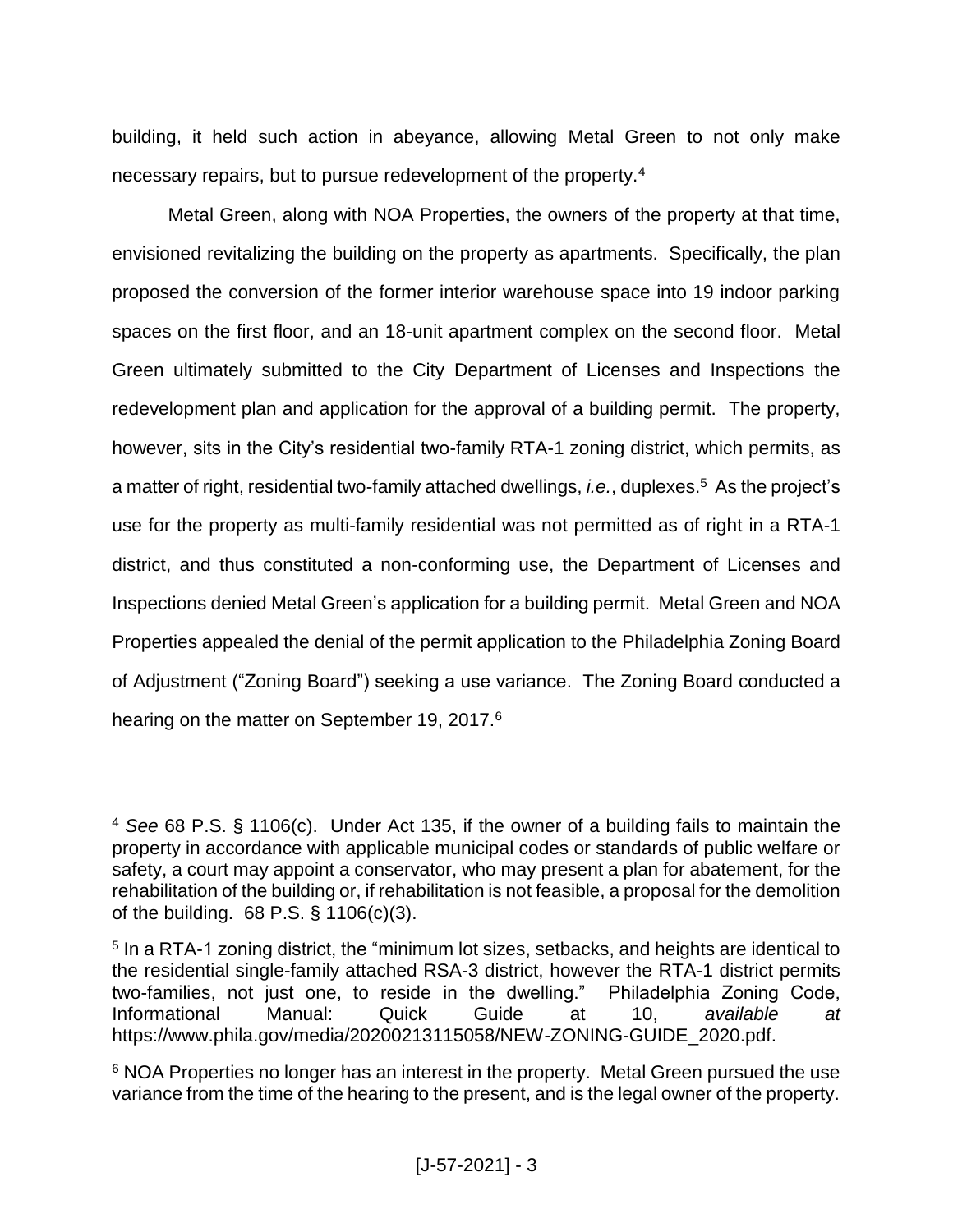At the hearing, both Metal Green and Appellees Francis Wickham Kraemer, III and Mary Kraemer (collectively, the "Kraemers"), as intervenors, presented testimony and other evidence. For its part, Metal Green offered various expert witnesses who testified, *inter alia*, about the general nature and character of the dwellings in the building's immediate neighborhood, traffic conditions, and the plan's impact on the community. Specifically, George Ritter, a licensed landscape architect, asserted that the redevelopment would change nothing about the neighborhood except that the building would be improved, and that it would have virtually no impact on neighbors. Ritter testified that the renovation of the building would only improve the value of the neighborhood, and not change its character. Because of the property's limited street frontage, Ritter opined that if the building were demolished, only one home would be allowed under the RTA-1 district – a single or dual family dwelling.

Relevant to the question before us involving the standard to be applied to use variance determinations, Ritter, when asked on cross examination whether 18 units represented the least amount of variance that was required for the plan, responded that "the choice that's being asked is to tear down the existing structure, abandon its use, and rebuild it . . . this is the least that should be considered given the fact that the structure is there . . . that it's being renovated . . . and the hope is to retain it." Zoning Board Determination, 8/31/2018, at 4. Ritter also established the presence of other nonconforming structures, such as seven duplexes that had each been converted after the grant of prior variances into family apartment buildings, each containing 40 units, as well as two adjacent 9-story and 4-story apartment buildings, which contained 155 units and 94 units, respectively. However, the latter two buildings, though in close proximity, were located in a separate zoning district in which such uses were permitted as of right. Finally, Ritter offered unrebutted testimony that the previously converted duplexes had an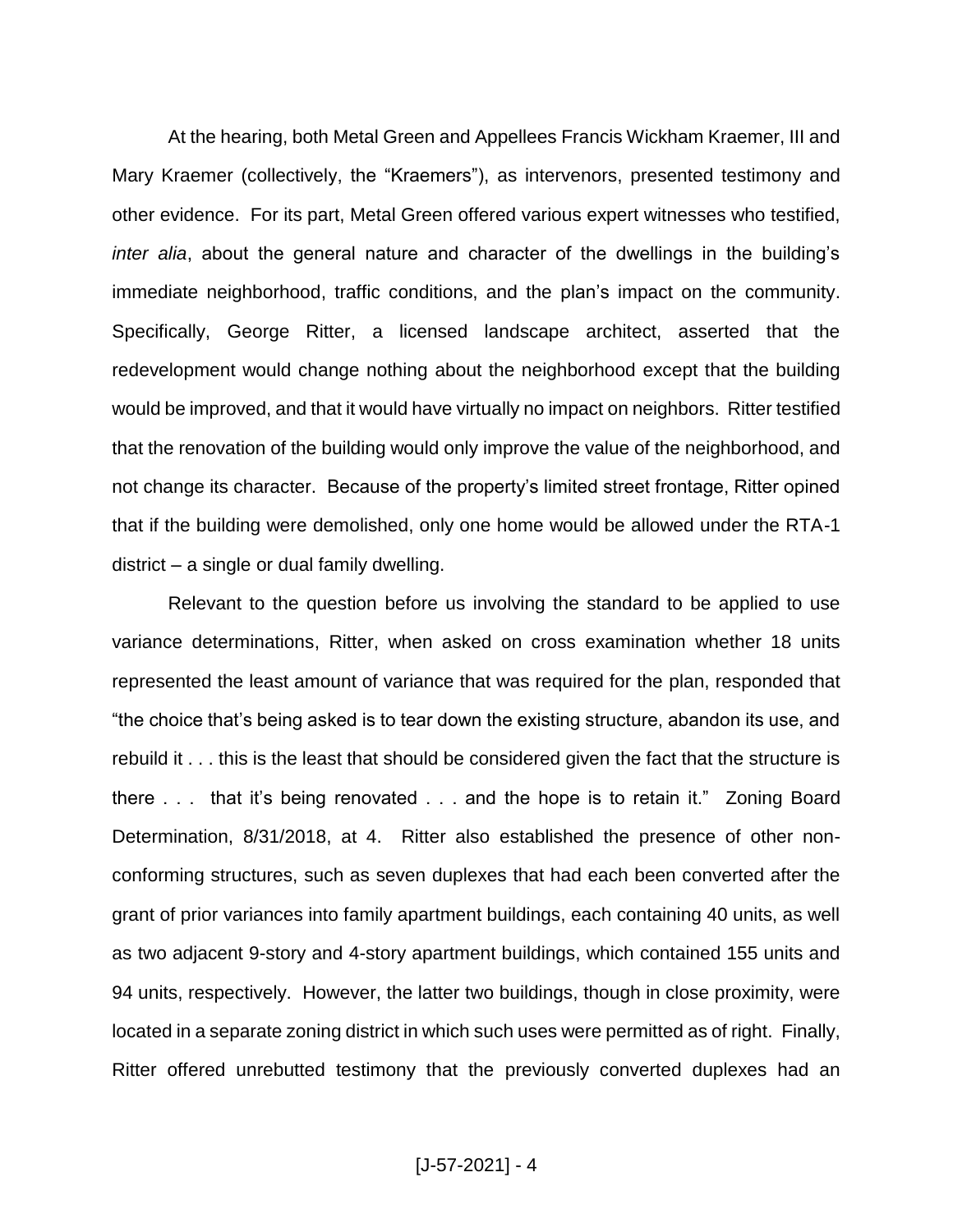average density of 62 units per acre, and the existing multi-story apartment complexes had an average density of 143 units per acre; by contrast, Metal Green's proposed redevelopment would result in a lower density of 55 units per acre.

Frank Montgomery, a traffic operations engineer, also testified. Montgomery described his review of the traffic surrounding the property and opined that Metal Green's proposal would not affect transportation in the area. Further, David Polatnick, a project architect, discussed the current building and plans for redevelopment. The President of Metal Green, Jack Azran, also testified as to the due diligence engaged in before and after the purchase of the property, as well as the steps taken to improve the property.

Finally, John J. Coyle, III, a certified real estate broker, testified regarding the physical dimensions of the building, the manner in which it occupied the rectangular lot on which it was situated, the character of the neighborhood, and his opinion that the proposal would increase the value of neighboring lots. According to Coyle, the RTA-1 district requirements imposed a burden on the property that could not be met without demolishing the building, the building was unsuited to commercial or industrial use, and it would not be commercially feasible to place two semi-detached single-family dwellings or two semi-attached dual family dwellings on the property. As discussed more fully below, Coyle also opined as to the relative square footage of neighboring apartment complexes compared to those proposed by Metal Green.

The Kraemers, along with other neighborhood residents who live in single-family dwellings in the same district, opposed the variance, and offered testimony that the proposed conversion would alter the historical nature and traditional character of their neighborhood, a community consisting mainly of single-family dwellings. Additionally, witnesses objected to the granting of the variance on the basis of predicted noise, traffic, congestion, and difficulties with on-street parking. Furthermore, witnesses expressed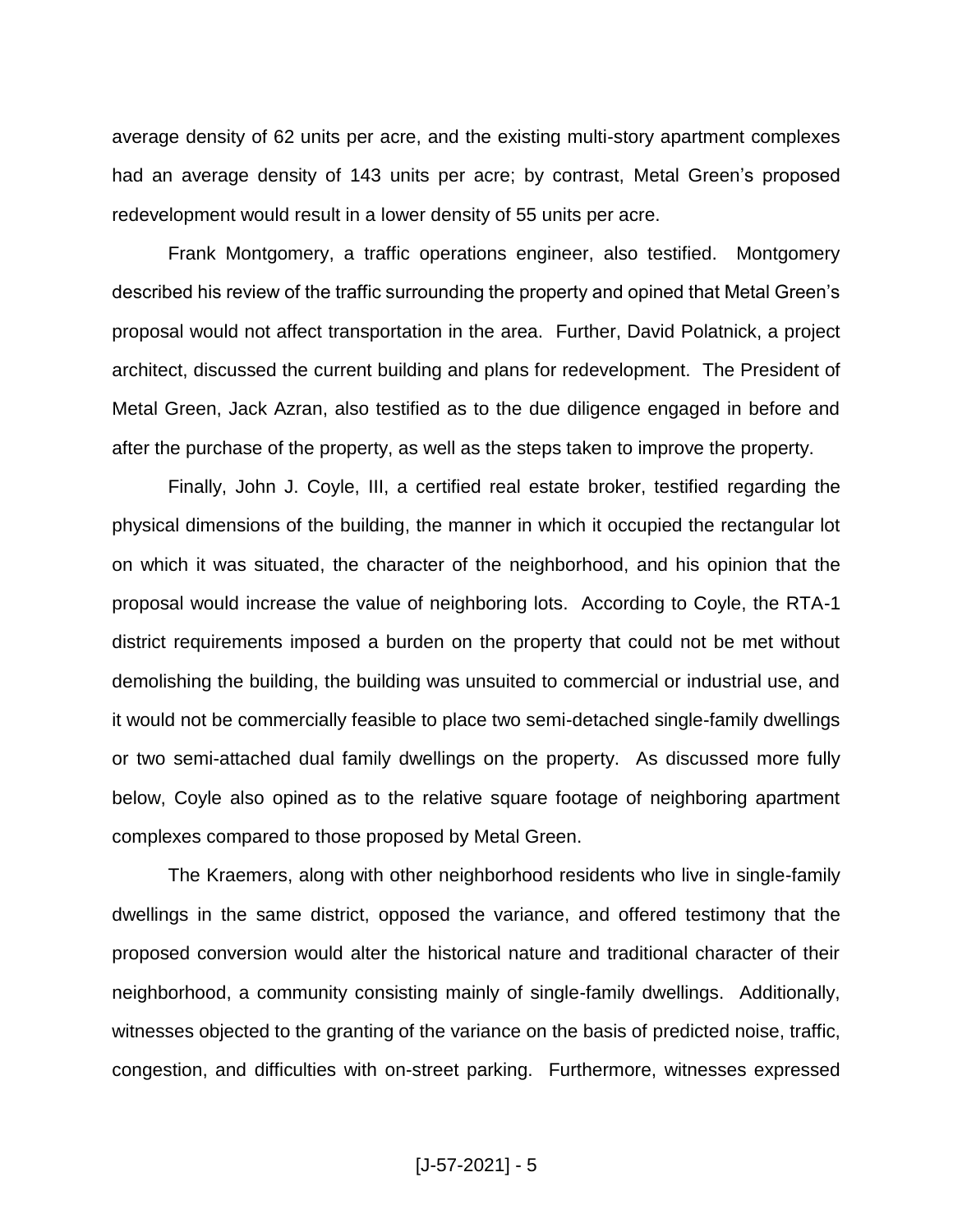their concern that the proposed redevelopment project would increase the neighborhood's population density, that the 18 units did not satisfy the minimum variance requirement, but that they would be open to a less dense redevelopment.

After reviewing the testimony adduced at the hearing, the Zoning Board denied the variance request. Zoning Board Determination, 8/31/2018, at 1. In issuing its denial, the Zoning Board relied on the criteria set forth in Section 14-303(8)(e)(.1) of the Philadelphia Zoning Code regarding the requirements for a variance. The Zoning Board referenced three specific sections of that Code: the first requires the Zoning Board to consider whether "[t]he denial of the variance would result in an unnecessary hardship," Philadelphia Zoning Code, § 14-303(8)(e)(.1)(a); the second, of particular importance herein, mandates its consideration of whether "[t]he variance, whether use or dimensional, if authorized will represent the minimum variance that will afford relief and will represent the least modification possible of the use or dimensional regulation in issue," *id*. § 14-303(8)(e)(.1)(b);<sup>7</sup> and the third requires it to consider whether the grant of a variance would "endanger the public health, safety, or general welfare," *id*. § 14- 303(8)(e)(.1)(d). Zoning Board Determination, 8/31/2018, at 7-9.

The Zoning Board concluded that, "[a]lthough the Property is an irregularly shaped lot improved with an existing structure, [Metal Green] did not establish that the requested variance represents the least minimum variance necessary to afford relief. It specifically did not establish that conversion to a less dense use, with fewer units, was not possible." Zoning Board Determination, 8/31/2018, at ¶ 9. Additionally, the Zoning Board found that

 $7$  The parties and tribunals below have referred to this provision as the "least minimum variance test." The Code's requirement in this regard has also been referred to as the minimum variance standard, minimum standard, and the minimization requirement. For ease of reference, we shall refer to this provision of the Philadelphia Zoning Code as the "minimum variance requirement."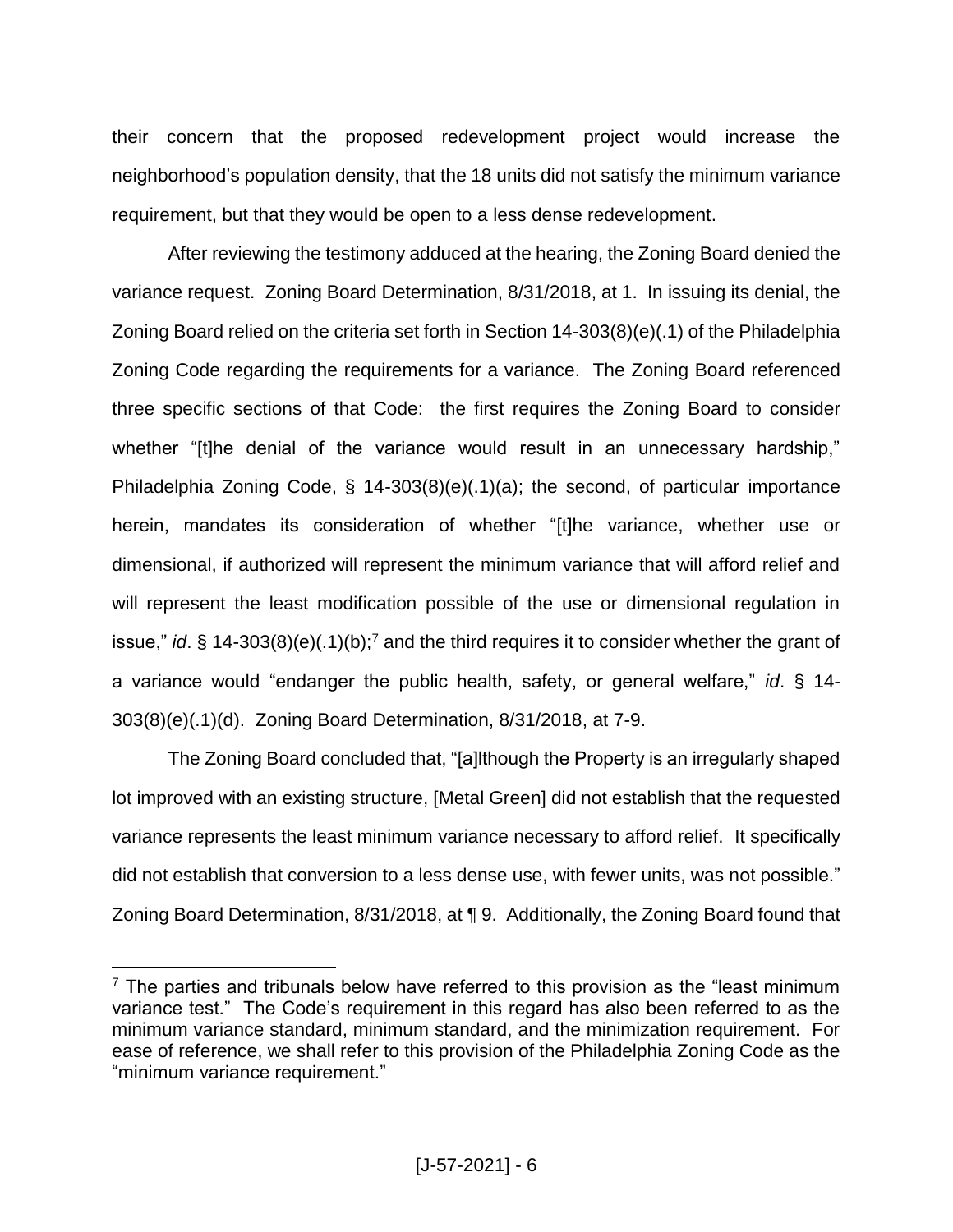Metal Green "failed to establish that the proposed use would not negatively impact the public health, safety or welfare." *Id*. at ¶ 10. The Zoning Board, however, did not expressly discuss the unnecessary hardship requirement in its determination.<sup>8</sup> Metal Green appealed this decision to the Court of Common Pleas of Philadelphia County.

The trial court, after allowing for oral argument but taking no additional evidence, reversed the Zoning Board's decision and granted the requested variance. The trial court concluded, *inter alia*, that the Zoning Board committed an error of law by applying the minimum variance requirement in ruling on Metal Green's request for a *use* variance, given that, in its view, decisions of the Commonwealth Court hold that this mandate is applicable only when a zoning hearing board adjudicates requests for a *dimensional*  variance. Trial Court Opinion, 8/12/19, at 5-6 (discussing *South of South Street Neighborhood Association v. Philadelphia Zoning Board of Adjustment*, 54 A.3d 115 (Pa. Cmwlth. 2012) (holding that, under prior version of the Philadelphia Zoning Code, the zoning hearing board was not required to apply the minimum variance requirement in evaluating a request for a use variance, as it applied only to dimensional variances), *reversed on other grounds*, *Scott v. Philadelphia Zoning Board of Adjustment*, 126 A.3d 938 (Pa. 2015), and *Liberties Lofts v. Philadelphia Zoning Board of Adjustment*, 182 A.3d 513 (Pa. Cmwlth. 2018) (determining, after failing to acknowledge the 2013 amendments to the Philadelphia Zoning Code, discussed below, that the minimum variance requirement was more appropriate for evaluating dimensional variance requests, but ultimately concluding that, even if minimum variance requirement applied, the developer presented evidence that the requested variance was the least necessary to afford relief)).

<sup>&</sup>lt;sup>8</sup> While the Zoning Board did not speak to this requirement, for purposes of this appeal, the Kraemers concede that this requirement has been satisfied.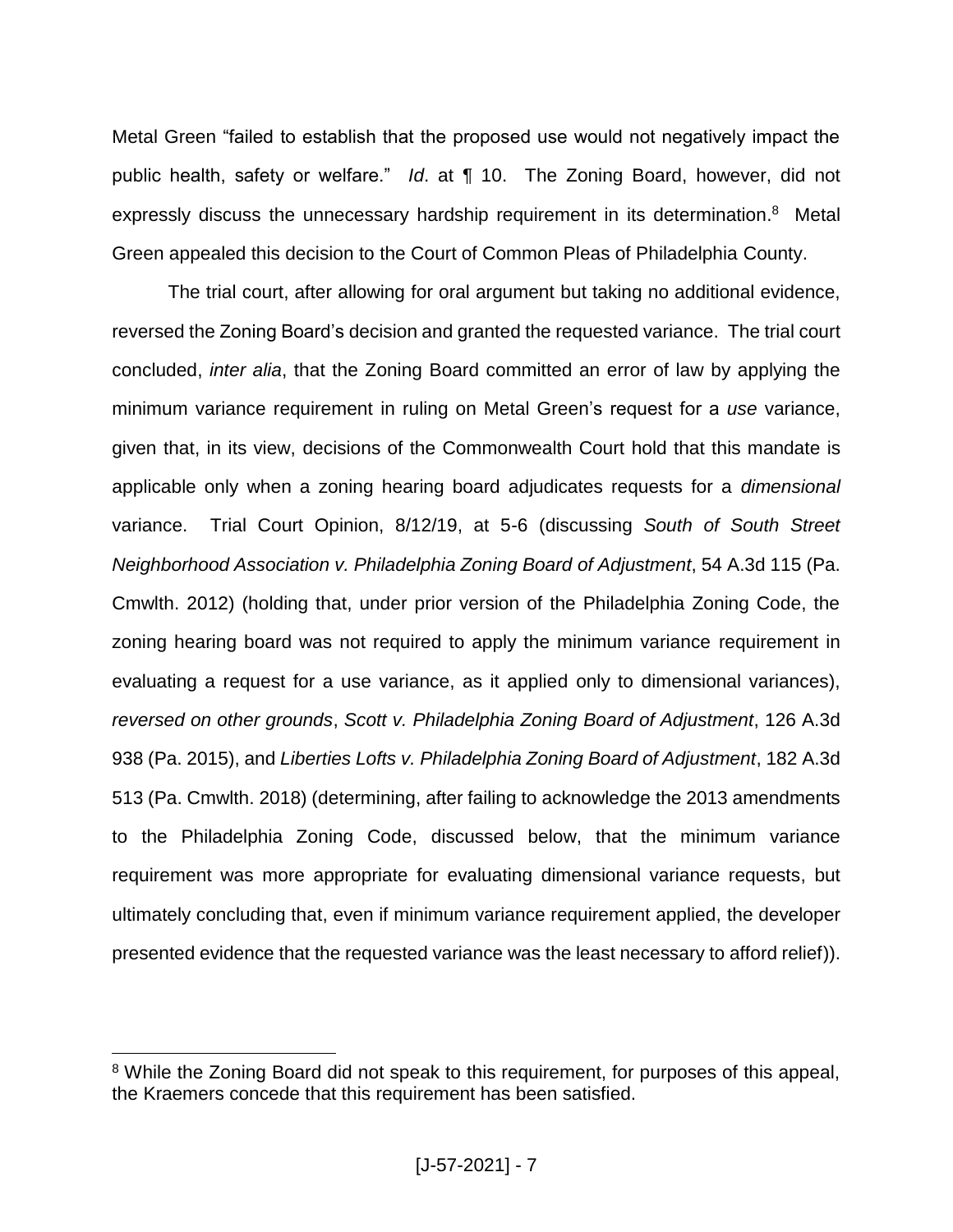The trial court further determined that, even if the minimum variance requirement was applicable, Metal Green, through testimony and evidence, had met the requirements of that test by demonstrating that construction of the 18-unit apartment complex was the least modification possible from the ordinance's permitted use. The court found that the proposed development would be consistent with the character of the neighborhood and would result in an apartment complex with less density per acre than either of the surrounding duplexes (which had already been converted to apartments), or the adjacent multi-story apartment complexes. According to the trial court, any less dense use of the property would require the demolition of the existing structure and the construction of a new building. Hence, in the trial court's view, Metal Green showed that it was entitled to the variance.

The Kraemers appealed to the Commonwealth Court, which reversed in a published opinion authored by Judge Kevin Brobson. *Metal Green Inc. v. Philadelphia Zoning Board of Adjustment*, 237 A.3d 604 (Pa. Cmwlth. 2020). After recounting the conflicting testimony before the Zoning Board, as well as summarizing the lower tribunals' decisions, the court first observed that the ordinance at issue was amended in 2013 – after the decision in *South of South Street*, *supra* – to include the language "whether use or dimensional" in its requirement that the variance "will represent the minimum variance that will afford relief and will represent the least modification possible of the use or dimensional regulation in issue." Philadelphia Zoning Code, § 14-303(8)(e)(.1)(.b). While the court noted that Metal Green conceded that, under the current version of the Code, the minimum variance requirement applied to a use ordinance, Metal Green nevertheless asserted that the test should apply differently to blighted property.<sup>9</sup>

<sup>9</sup> The Commonwealth Court acknowledged that its prior precedent in *Liberties Lofts* was decided under the present version of the Code, but, in its view, that decision's pronouncement rejecting the application of the minimum variance requirement to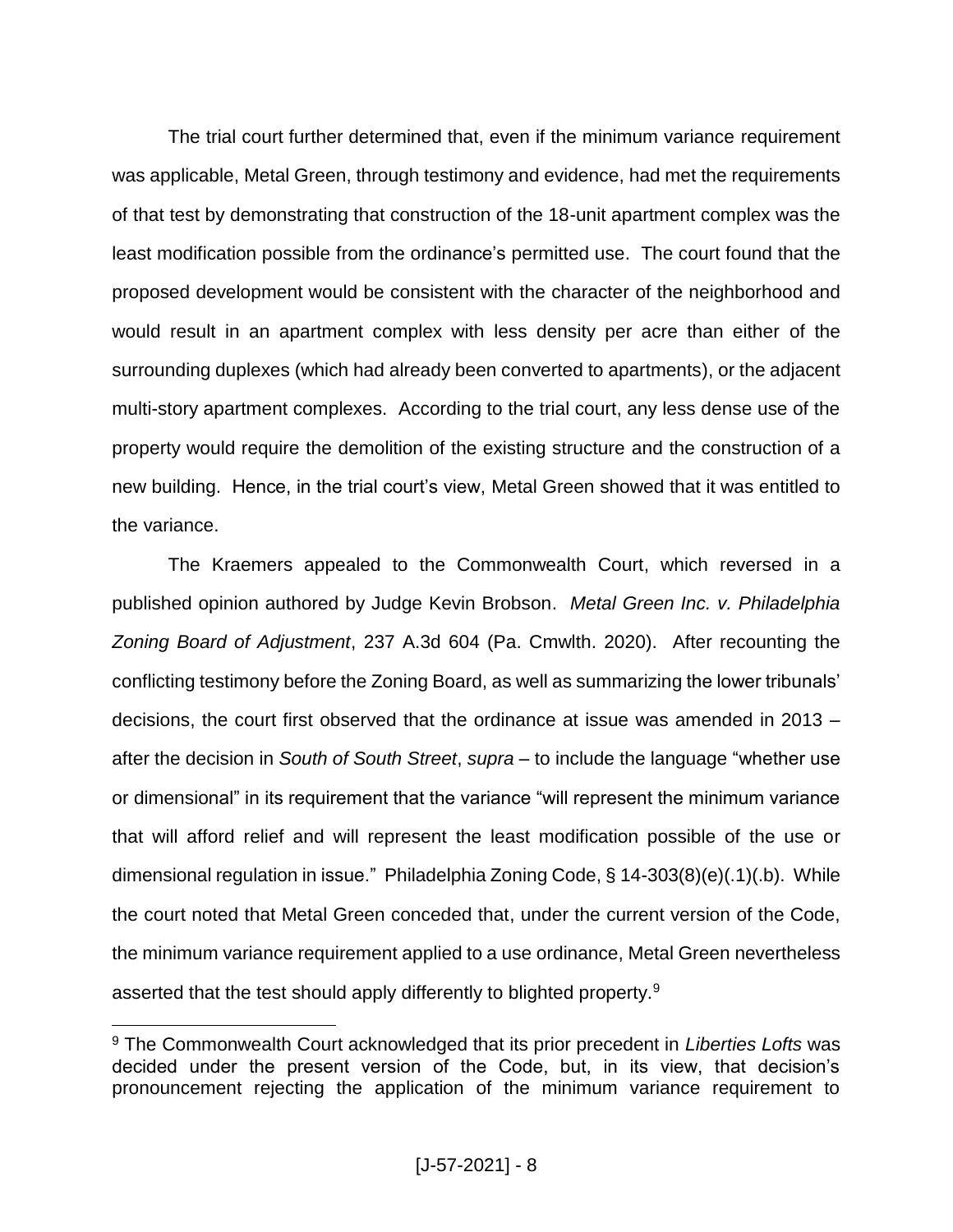The Commonwealth Court rejected the contention that blighted properties are subject to a different minimum variance requirement. Consequently, the Commonwealth Court applied the minimum variance requirement in assessing whether substantial evidence supported the Zoning Board's determination that Metal Green failed to show that it was not possible to convert the plan to a smaller number of residential units. However, the court recognized that, in coming to its conclusion, the Zoning Board did not expressly indicate whether Metal Green failed in its burden of production – *i.e.*, failed to produce sufficient evidence – or its burden of persuasion – *i.e.*, failed to convince the Zoning Board to credit its evidence and rule in Metal Green's favor. *Metal Green Inc.*, 237 A.3d at 614.

The Commonwealth Court then focused on the testimony of Ritter. Specifically, it examined his testimony that the 18-unit design "is the least that should be considered" given that the structure existed and that Metal Green was attempting to rehabilitate the structure. *Id*. This statement, according to the court, could either mean that it would be a hardship if fewer units were approved (albeit without an explanation for why constructing fewer units in the building was not viable), or merely that it was Metal Green's preference to build 18 units. *Id*. The court further noted that Ritter testified that 18 units would not be an "overuse" of the property, but emphasized that he did not indicate whether 18 units is the minimum viable use of the property, or provide reasons why 18 units was not an "overuse" of the property. Finally, the Commonwealth Court pointed to Coyle's statement that, to take advantage of the building as it exists, the feasible number of apartment units "*approaches* . . . 18," and that he "wouldn't [start] out thinking about . . . 10 or 12 or 14 units." *Id*. (emphasis original). But, the court emphasized that Coyle did not expressly

requests for use variances was not dispositive given that the court failed to acknowledge the 2013 amendment to the Code, and, in any event, stated that the court would have upheld the variance even if it applied that test.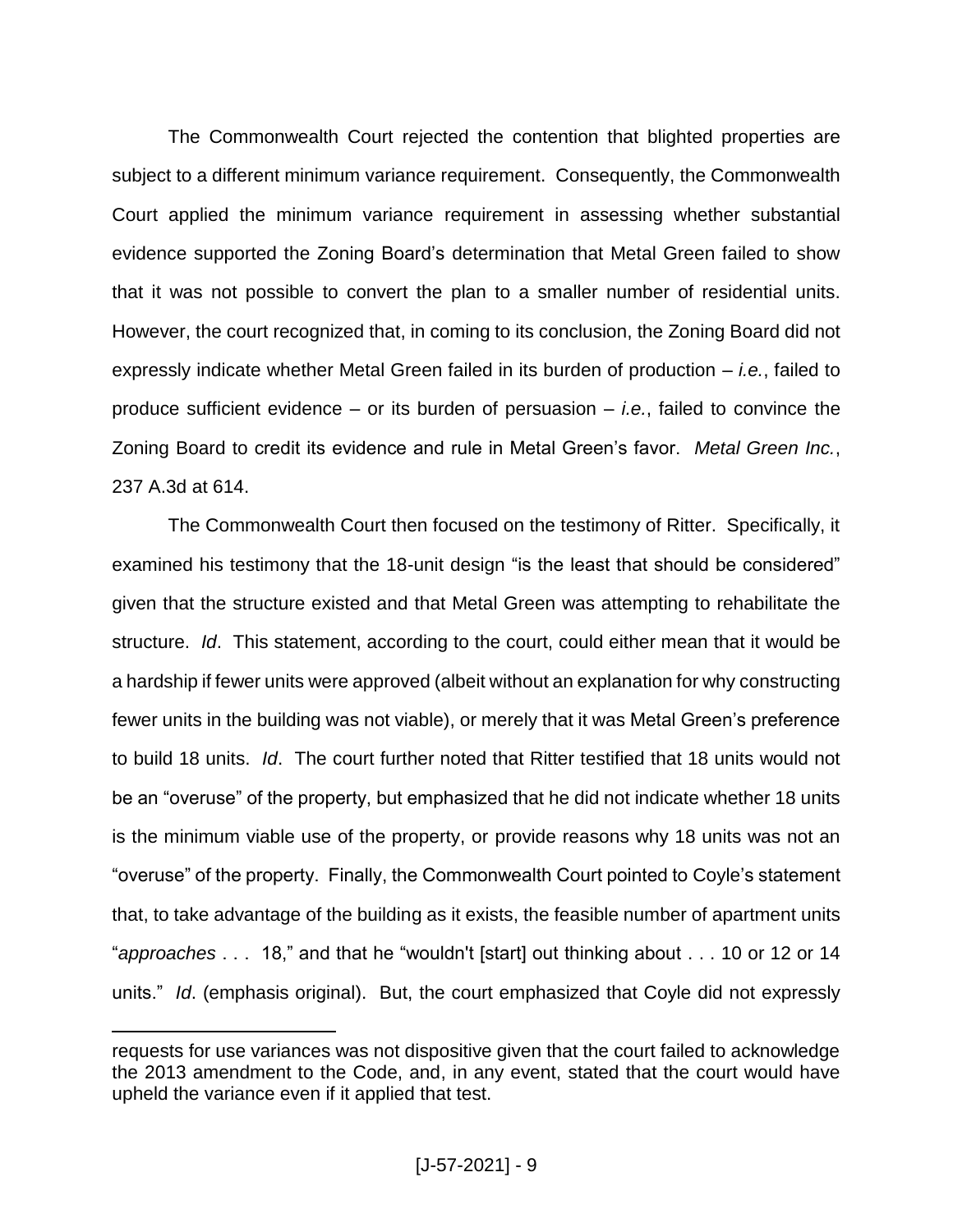discuss "whether '10 or 12 or 14' units would be a *viable* (although less profitable) course, and he did not consider a project with a marginally smaller number of units—17, for example, or 16." *Id*. (emphasis original). Ultimately, the Commonwealth Court determined that, while the Zoning Board did not explicitly state that it was making a credibility determination regarding Metal Green's witnesses, it nonetheless interpreted the Zoning Board's final conclusion – that Metal Green failed to meet the requirements of the minimum variance requirement – to be an "implicit" credibility determination. *Id*. Thus, the court found that the Zoning Board did not abuse its discretion in refusing to grant Metal Green's requested variance, and so reversed the trial court.<sup>10</sup>

We granted allowance of appeal on two issues. First, we agreed to consider whether the minimum variance requirement, which in the past has been applied only to dimensional variances, is applicable to a use variance, and if so, the parameters for such a requirement as applied to blighted or abandoned property. Second, we granted allocatur to consider the proper standard of review of a zoning board's decision granting or denying a use variance. *Metal Green Inc. v. Philadelphia Zoning Board of Adjustment,* 249 A.3d 886, 886-87 (Pa. 2021) (order).

#### **II. Minimum Variance Requirement**

We first consider the propriety of the minimum variance requirement for granting a use variance under the Philadelphia Zoning Code. Metal Green, both in its brief and at oral argument, acknowledges that, under the Philadelphia Zoning Code as amended in 2013, it is proper to apply the minimum variance requirement to an application for a use variance, even though such inquiry has been historically applicable only to requests for

<sup>&</sup>lt;sup>10</sup> Having resolved the matter on the minimum variance requirement question, the Commonwealth Court declined to address the Kraemers' second issue on appeal regarding whether Metal Green demonstrated that its requested use variance would not adversely affect the public safety, health, and welfare. *Metal Green Inc.*, 237 A.2d at 615 n.11.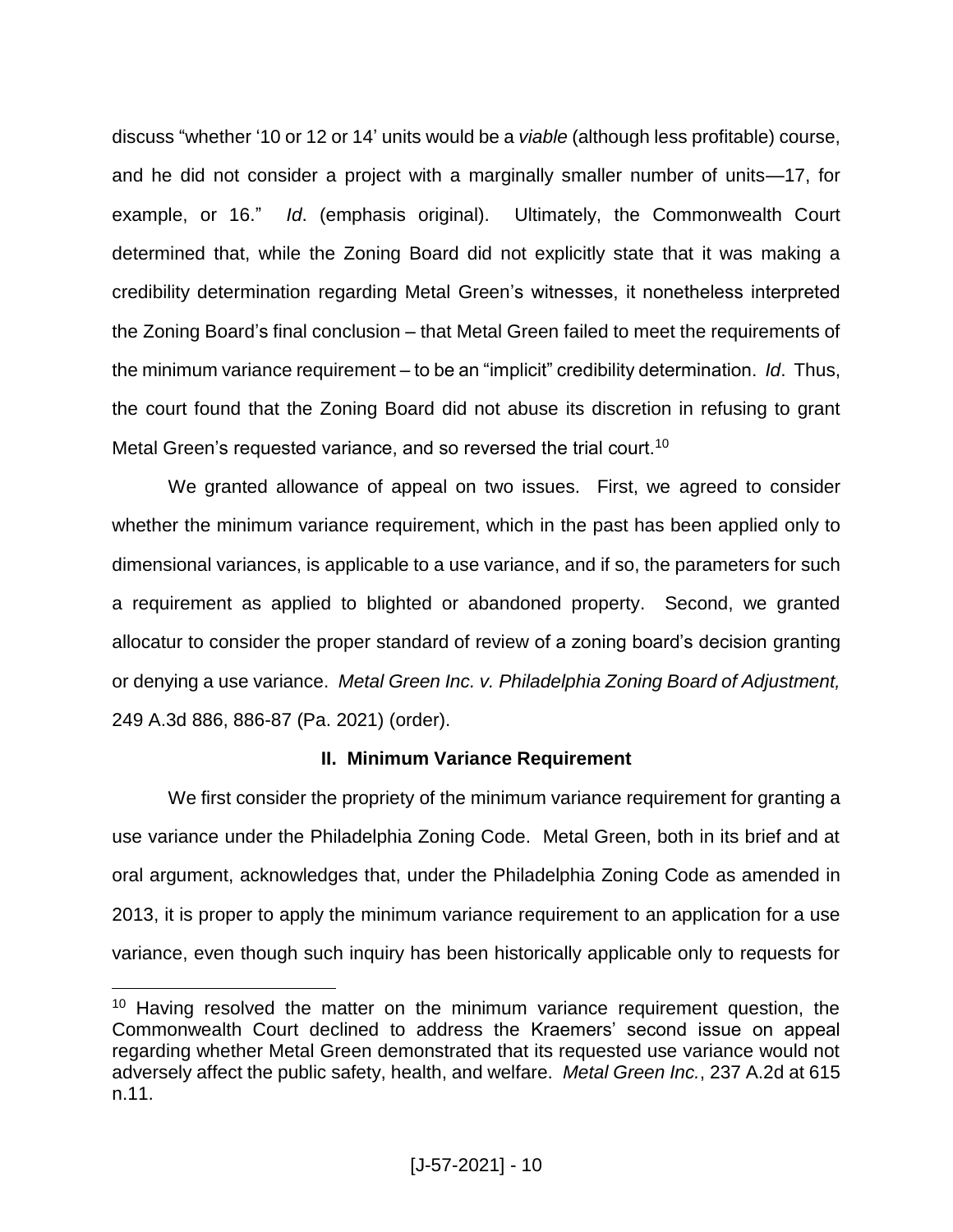dimensional variances. However, Metal Green asserts that our Court should incorporate into that requirement an adjustment for properties designated as blighted under Act 135, and that, for such properties, an applicant should be entitled to a use variance if the developer establishes merely that there is no other possibility of developing the property other than the use for which the developer seeks approval. Metal Green submits that the present test is excessively "narrow and restrictive" and will inhibit or even preclude the repurposing of abandoned and blighted buildings. Metal Green offers that Act 135, and its policy of placing blighted buildings back into productive and beneficial use, commands a "slight relaxation" of the variance criteria. Appellant's Brief at 29. It maintains that, consistent with prior precedent, the blighted and vacant condition of a building should be a factor in assessing whether a plan constitutes the minimum variance necessary to afford relief. It repeatedly emphasizes the salutary benefits of the rehabilitation of abandoned and blighted buildings into productive use and contends that this overriding public policy should inform variance evaluations. Further, Metal Green warns that to ignore the blighted and abandoned nature of a property with an Act 135 designation would prohibit the rehabilitation of neighborhoods by precluding an applicant who seeks to reuse a building in such an area from obtaining the necessary variances.

With respect to its property, Metal Green also maintains that the Commonwealth Court erred in focusing upon whether a proposal with a marginally smaller number of units would be viable, albeit less profitable. In doing so, it claims that the Commonwealth Court imposed upon it the "unprecedented burden to prove a 'negative' that less than 18 apartment units was 'not possible' in an existing non-conforming structure." *Id*. at 28. That is, according to Metal Green, the Commonwealth Court improperly determined that it did not establish that the variance it sought was the minimum variance that would enable it to develop the property because Metal Green failed to show that it was not possible to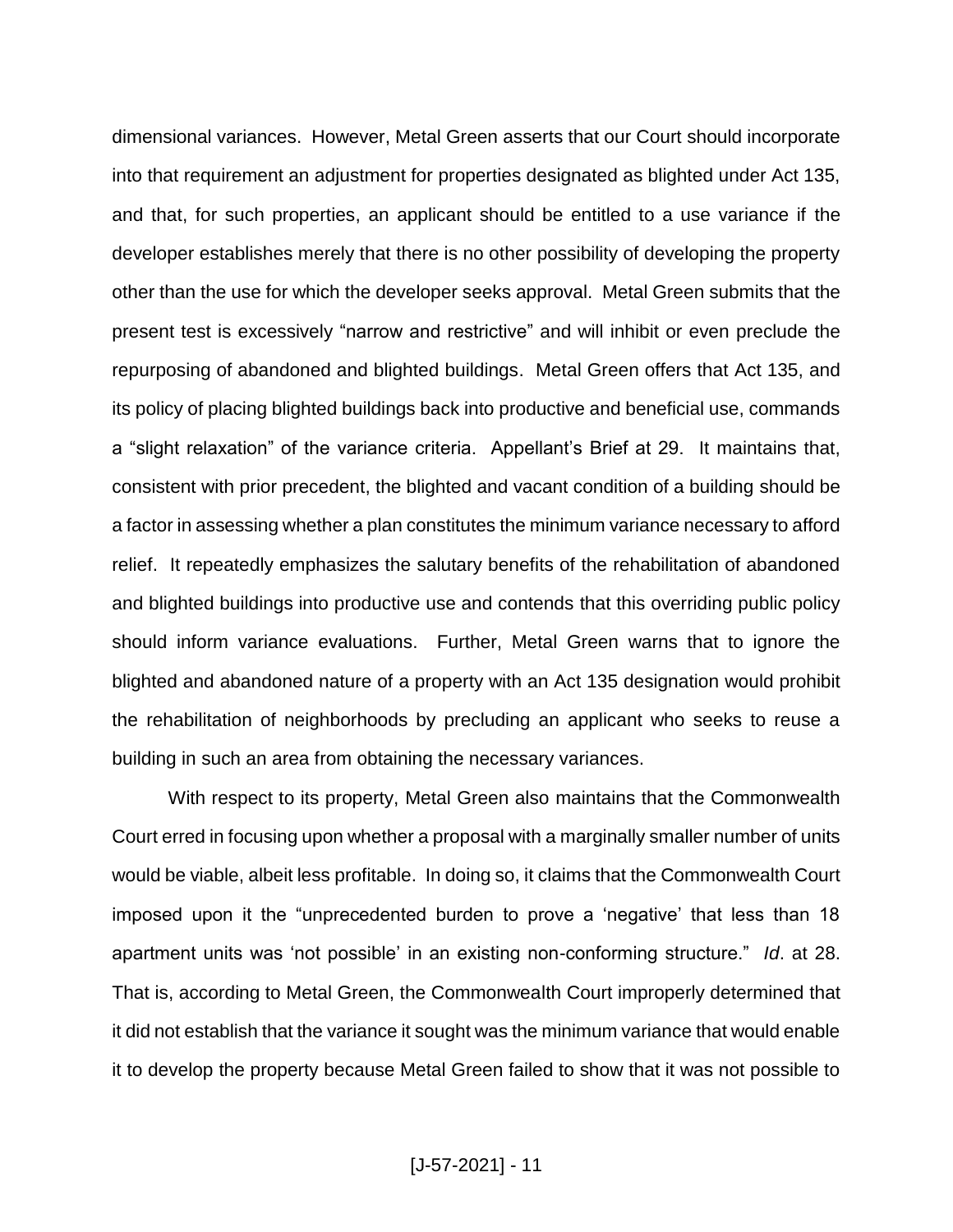develop the property for other types of housing different than the specific apartment building design it proposed. Rather, Metal Green maintains that the minimum variance necessary to afford relief is not what is "possible even if less viable;" this is especially true, it contends, where the variance concerns an existing non-conforming building, and where the property cannot be used for any permitted uses within the zone without being demolished. *Id*. at 37. According to Metal Green, its experts advanced unrebutted testimony that its 18-unit design was the minimum variance needed to afford it relief. In making this argument, Metal Green stresses that the conversion of the building into residential use is consistent with the character of the neighborhood, and that it is less dense than nearby residential uses.

Instead of the Commonwealth Court's approach, Metal Green suggests that a reviewing court should use the multi-factor test which our Court employed in *Hertzberg*, *supra*, to determine whether a proposed use is the minimum variance for development of blighted property. In that case, our Court indicated that it was appropriate for a court to consider (1) the economic detriment to the applicant if the variance was denied, (2) the financial hardship created by any work necessary to bring the building into strict compliance with the zoning requirements, and (3) the characteristics of the surrounding neighborhood. *Hertzberg*, 721 A.2d at 50. Ultimately, Metal Green contends that its evidence demonstrated that its proposed use for the property was necessary to convert it to productive use, given that it was presently abandoned and blighted; that it would be more costly to convert the property to residential townhouses given its current condition and the configuration of the lot (the odd dimensions of which made it impracticable to build residential homes); and that its proposed development as an apartment building was consistent with the character of the surrounding neighborhood which featured another apartment building as well as other residential dwellings.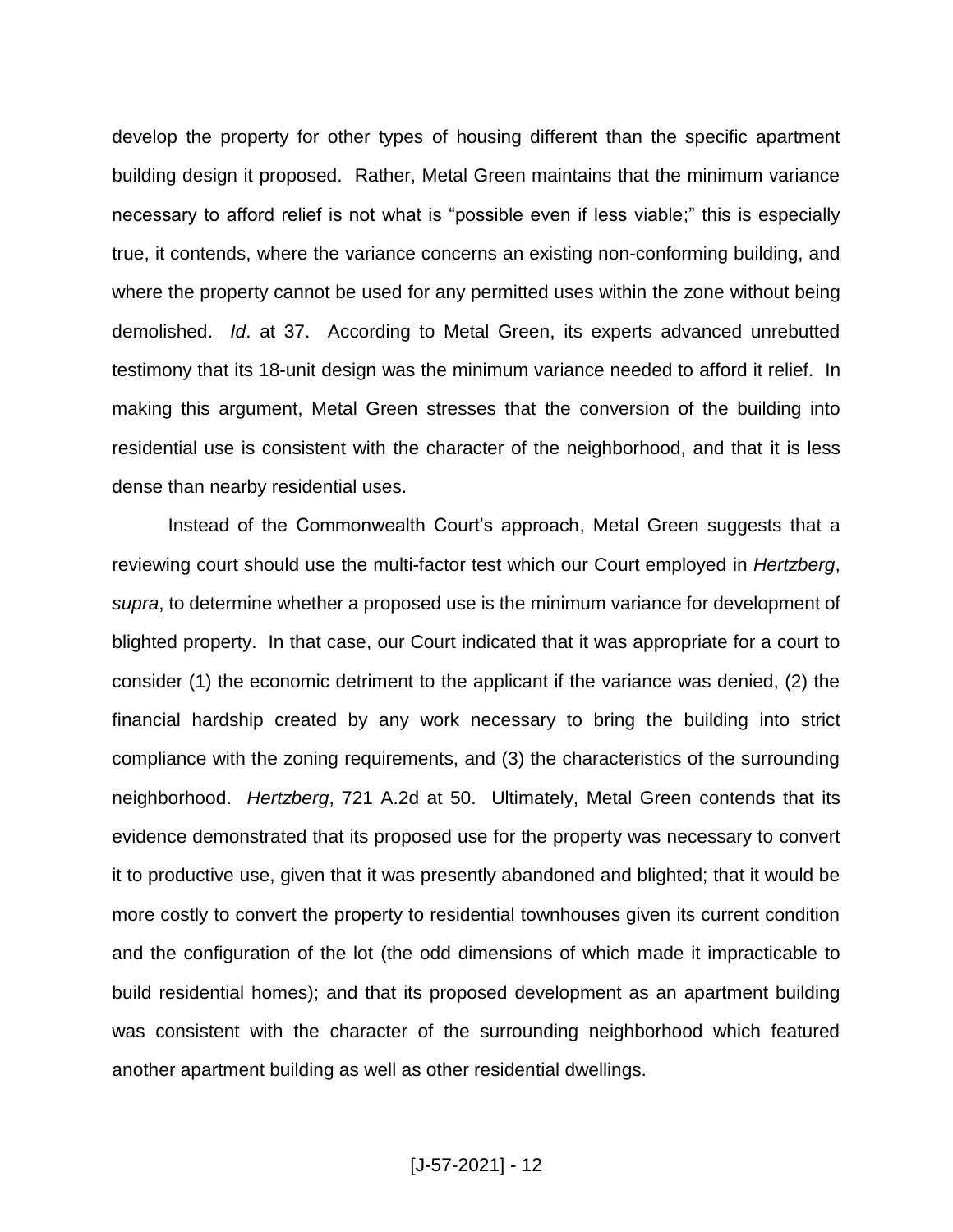The Kraemers respond by defending the Commonwealth Court's use of the minimum variance requirement for use variances. The Kraemers initially maintain that the test for the granting of a variance as set forth in our decision in *Marshall v. City of Philadelphia*, 97 A.3d 323 (Pa. 2014), applies the minimum variance requirement to all variances, including use variances. The Kraemers contend that, under *Marshall*, there are three requirements: (1) an unnecessary hardship unique to the property; (2) no adverse effect on the public safety, health or general welfare; and (3) the variance is the minimum that will afford relief with the least modification possible. Appellees' Brief at 11. The Kraemers stress that the Philadelphia Zoning Code was amended in 2013 in response to the Commonwealth Court's decision in *South of South Street*, *supra* (calling into question the application of the minimum variance test for use variances). The Kraemers explain that the amended Code now expressly requires the Zoning Board, in considering whether to grant a use variance, to determine whether the use variance represents the minimum variance that will afford relief and will represent the least modification possible of the use regulation at issue. The Kraemers point out that, formerly, the Philadelphia Zoning Code's requirement in this regard had applied, by its terms, only to dimensional variances. They view the amendment as not only a specific repudiation of the *South of South Street* decision, but also as consistent with *Marshall*, which came two years later and which made no distinction between use and dimensional variances in this regard. Thus, according to the Kraemers, the Commonwealth Court correctly determined that the Zoning Board properly applied the minimum variance requirement, and properly deferred to the Zoning Board's findings of fact, credibility determinations, and conclusions of law in denying the use variance.

With respect to Metal Green's primary argument that, because the property has been adjudged as blighted under Act 135, its variance application should be subject to a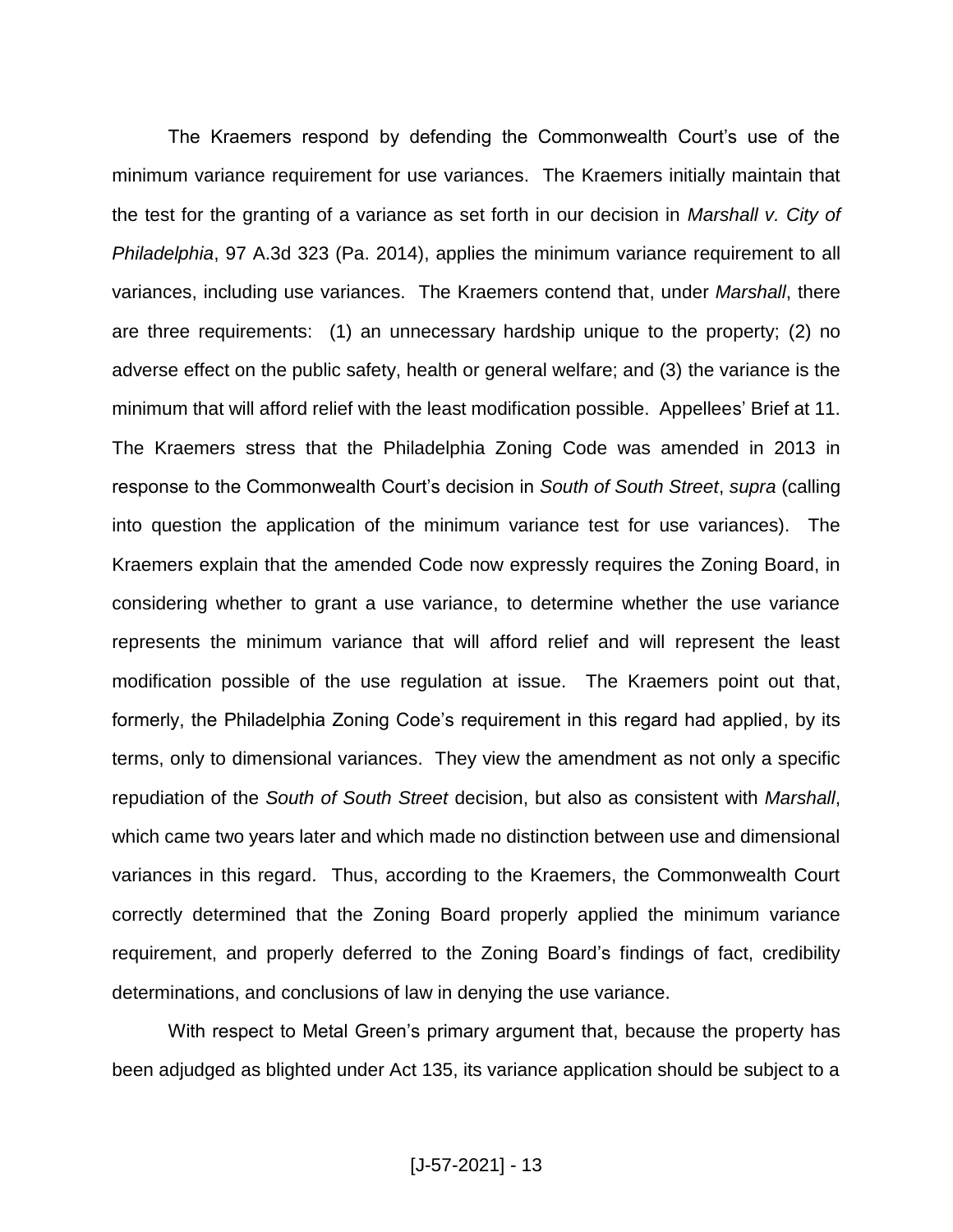relaxed standard, the Kraemers offer that, under *Marshall*, the blighted status of a property is relevant only to the extent it pertains to showing an unnecessary hardship, but it has no relevance in determining whether a proposed use is the minimum variance required. While, here, the Zoning Board implicitly acknowledged, and the Kraemers concede, that Metal Green has established the hardship requirement, the Kraemers submit that we should reject Metal Green's suggestion that the minimum variance requirement should be relaxed. The Kraemers warn that, if the terms of the Philadelphia Zoning Code and the requirements of *Marshall* are set aside and a hardship-only test is employed, there will be no limiting factors with respect to an applicant's use variance request proposal. 11

By way of background, the right of landowners in this Commonwealth to use their property as they wish, unfettered by governmental interference except as necessary to protect the interests of the public and of neighboring property owners, is of ancient origin, recognized in the Magna Carta, and memorialized in Article I, Section 1 of the Pennsylvania Constitution, which declares as an "inherent rights of mankind . . . acquiring, possessing and protecting property." Pa. Const. art. I, § 1; *In re Real Valley Forge Greenes Associates*, 838 A.2d 718, 727 (Pa. 2003). However, while property owners may have a constitutionally protected right to enjoy their property, that right is not without limits. The Constitution grants the General Assembly broad and flexible police powers to enact laws for the purpose of promoting public health, safety, morals, and the general welfare. *Robinson Township, Washington County v. Commonwealth*, 83 A.3d 901, 946

<sup>&</sup>lt;sup>11</sup> The Kraemers also note that the Zoning Board concluded that Metal Green failed to demonstrate that the requested use variance would not adversely impact public safety, health, and general welfare, and that, on this basis, we should affirm the Zoning Board's denial of Metal Green's variance request. We did not grant allocatur on this distinct issue, and the Commonwealth Court did not consider this question below, *see supra* note 10; thus, we decline to address it.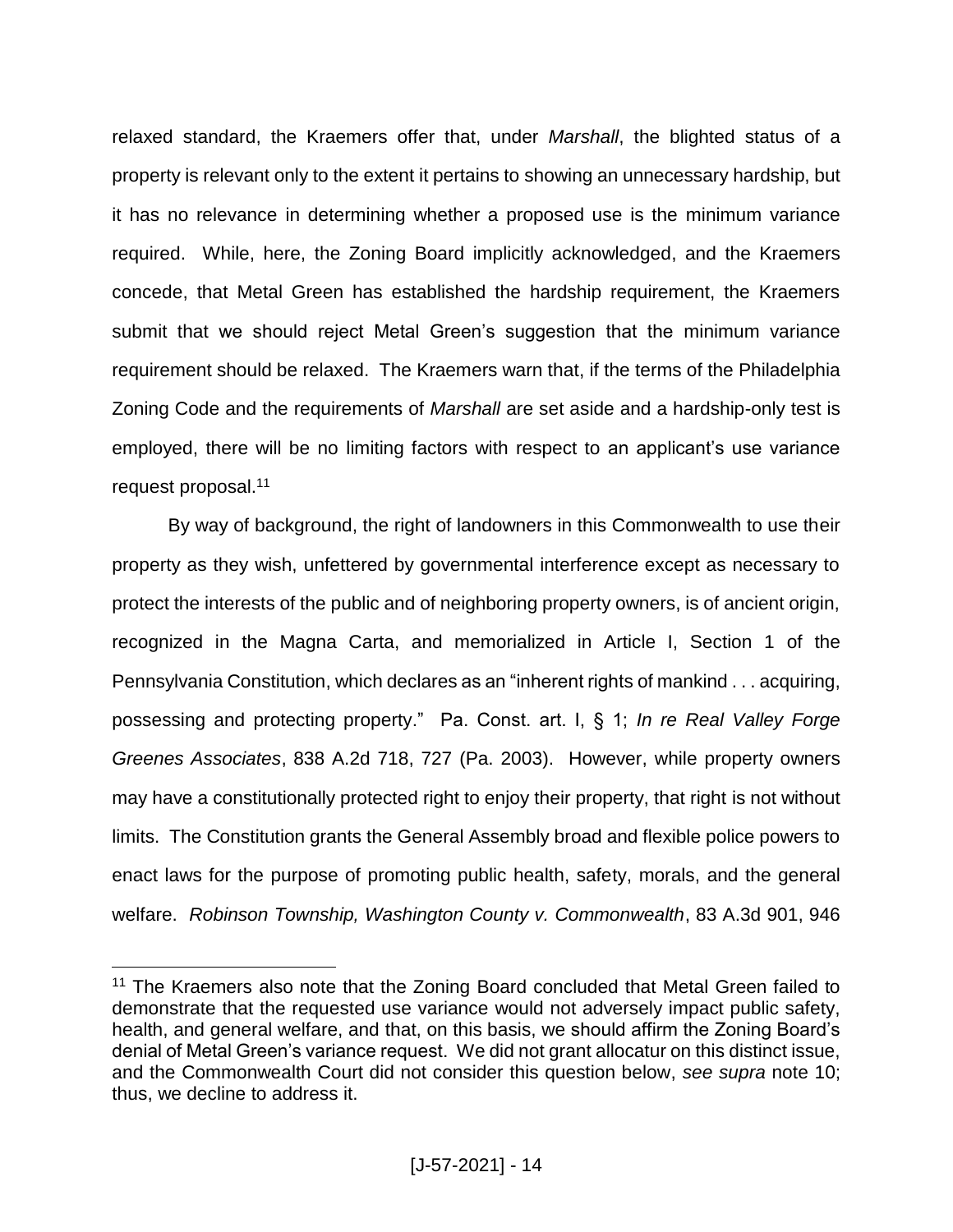(Pa. 2013). In accord with this power, the right to enjoy property may be reasonably restricted by, *inter alia*, zoning ordinances enacted by municipalities pursuant to the police power granted to them by the General Assembly. *Cleaver v. Board of Adjustment of Tredyffrin Township,* 200 A.2d 408, 412 (Pa. 1964). Thus, a local government, through its police power and reflecting the needs of its citizens, may utilize zoning measures that are substantially related to the protection and preservation of the health, safety, morals, or general welfare of the community. *National Land and Investment Co. v. Easttown Township Board of Adjustment*, 215 A.2d 597, 602 (Pa. 1966); *see also C & M Developers, Inc. v. Bedminster Township Zoning Hearing Board,* 820 A.2d 143, 150 (Pa. 2002). The Municipalities Planning Code ("MPC") grants to each municipality the authority to enact and enforce zoning ordinances. 53 P.S. § 10601; *see Wilson v. Plumstead Township Zoning Hearing Board*, 936 A.2d 1061, 1064 (Pa. 2007). Philadelphia has enacted its own Zoning Code, which governs zoning issues in Philadelphia. *Wilson*, 936 A.2d at 1065, 1067.

Zoning "is a tool in the hands of governmental bodies which enables them to more effectively meet the demands of evolving and growing communities." *National Land and Investment Co.*, 215 A.2d at 610. Zoning ordinances are presumed to be constitutional, and the burden of proving otherwise is upon he who challenges an ordinance. *Whitpain Township v. Bodine*, 94 A.2d 737, 739 (Pa. 1935). Moreover, zoning classifications and the fixing of lines of demarcation are largely within the judgment of the controlling legislative body, and the exercise of that judgment will not be interfered with by the courts except in cases where it is obvious that the classification has no relation to public health, safety, morals, or general welfare. *Di Santo v. Zoning Board of Adjustment of Lower Merion Township*, 189 A.2d 135, 136–37 (Pa. 1963).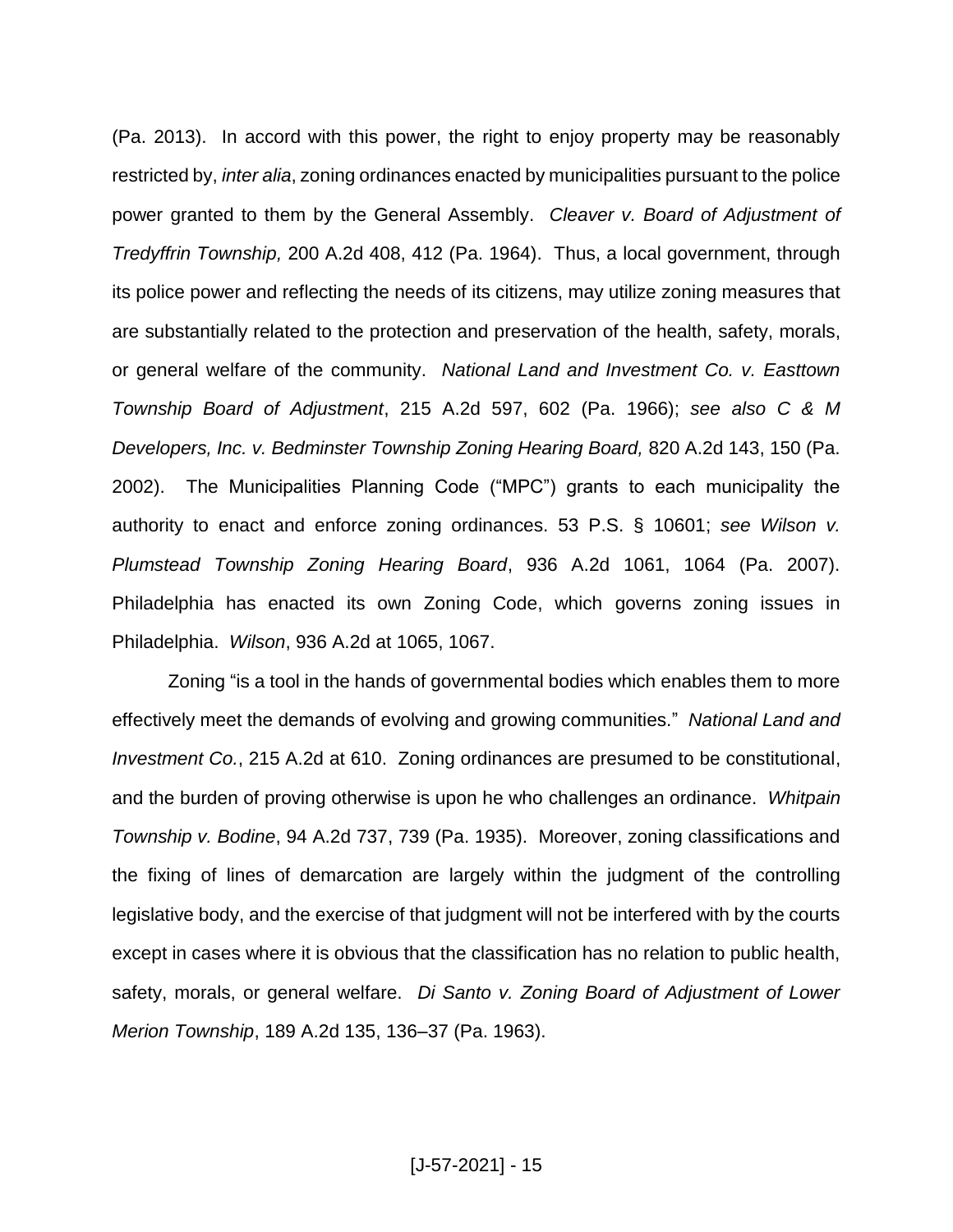Zoning ordinances, however, are not immutable and the public may seek relief from their strictures through variances. An application for a variance seeks permission to do something which is prohibited by the zoning ordinance. In essence, a variance constitutes an exception, or an overriding of legislative judgment concerning the will of the citizens of the community regarding land use.

There are distinct types of variances. At issue in this appeal is an application for a use variance. A use variance can be contrasted with a dimensional variance. As noted above, "[w]hen seeking a dimensional variance within a permitted use, the owner is asking only for a reasonable adjustment of the zoning regulations in order to utilize the property in a manner consistent with the applicable regulations." *Hertzberg*, 721 A.2d at 47. However, the granting of a use variance is of greater significance, as it involves "a proposal to use the property in a manner that is wholly outside the zoning regulation." *Id*. Based on this distinction, the *Hertzberg* Court offered that "a dimensional variance is of lesser moment than the grant of a use variance." *Id*.

The party applying for a variance bears the burden of proof. *Marshall*, 97 A.3d at 329. It is the function of the zoning board to determine whether the evidence satisfies the criteria for granting a variance. *East Torresdale Civic Association v. Zoning Board of Adjustment of Philadelphia County*, 639 A.2d 446, 447 (Pa. 1994). The zoning board, as factfinder, is the sole judge of credibility. *Marshall*, 97 A.3d at 331. More specifically, a zoning board determines the credibility of witnesses and weighs their testimony, resolves conflicts in testimony, and, in doing so, may accept or reject the testimony of any witness in part or *in toto*. In making these determinations, a zoning board is free to reject even uncontradicted testimony, including expert testimony, it finds lacking in credibility. *See Nettleton v. Zoning Board of Adjustment of the City of Pittsburgh,* 828 A.2d 1033, 1041 n.10 (Pa. 2003).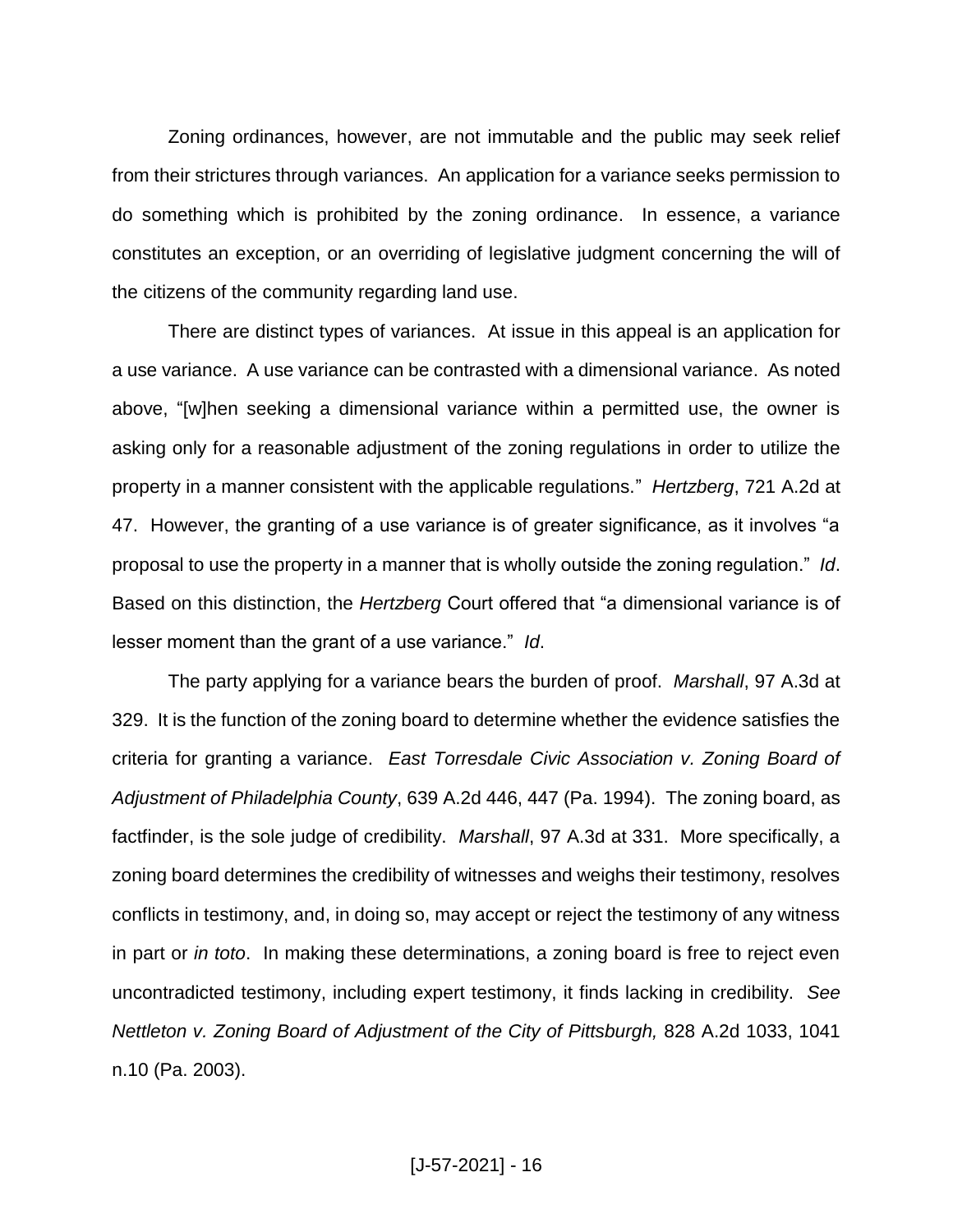The requirements to obtain a variance are legislative in nature, and subject to the terms of the applicable municipal zoning enactment. Although the Statutory Construction Act, 1 Pa.C.S. §§ 1921-39, is not expressly applicable to the construction of local ordinances, we apply the principles contained therein in interpreting local ordinances. *Francis v. Corleto*, 211 A.2d 503, 507 n.10 (Pa. 1965). Thus, the rules of statutory construction are applied to zoning ordinances with equal force and effect. *Cloverleaf Trailer Sales Co. v. Borough of Pleasant Hills, Allegheny County*, 76 A.2d 872, 875 (Pa. 1950).

The objective of statutory construction is to determine the legislature's intent. 1 Pa.C.S. § 1921(a) ("The object of all interpretation and construction of statutes is to ascertain and effectuate the intention of the General Assembly. Every statute shall be construed, if possible, to give effect to all its provisions."). Additionally, the language used by the legislature is the best indication of its intent. 1 Pa.C.S. § 1921(b) ("When the words of a statute are clear and free from all ambiguity, the letter of it is not to be disregarded under the pretext of pursuing its spirit."). However, when the terms of a statute are not explicit, various factors may be considered in ascertaining legislative intent. 1 Pa.C.S. § 1921(c). Finally, the judiciary may employ certain presumptions in interpreting legislation. These include the presumption that the legislature "intends the entire statute to be effective and certain" and intends "to favor the public interest as against any private interest." 1 Pa.C.S. § 1922(2), (5).

Thus, we turn to the terms of the applicable zoning legislation. In 2013, the Philadelphia City Council amended the Philadelphia Zoning Code. The Zoning Code now reads in relevant part:

General Criteria.

The Zoning Board may grant a lesser variance than requested, and may attach such reasonable conditions and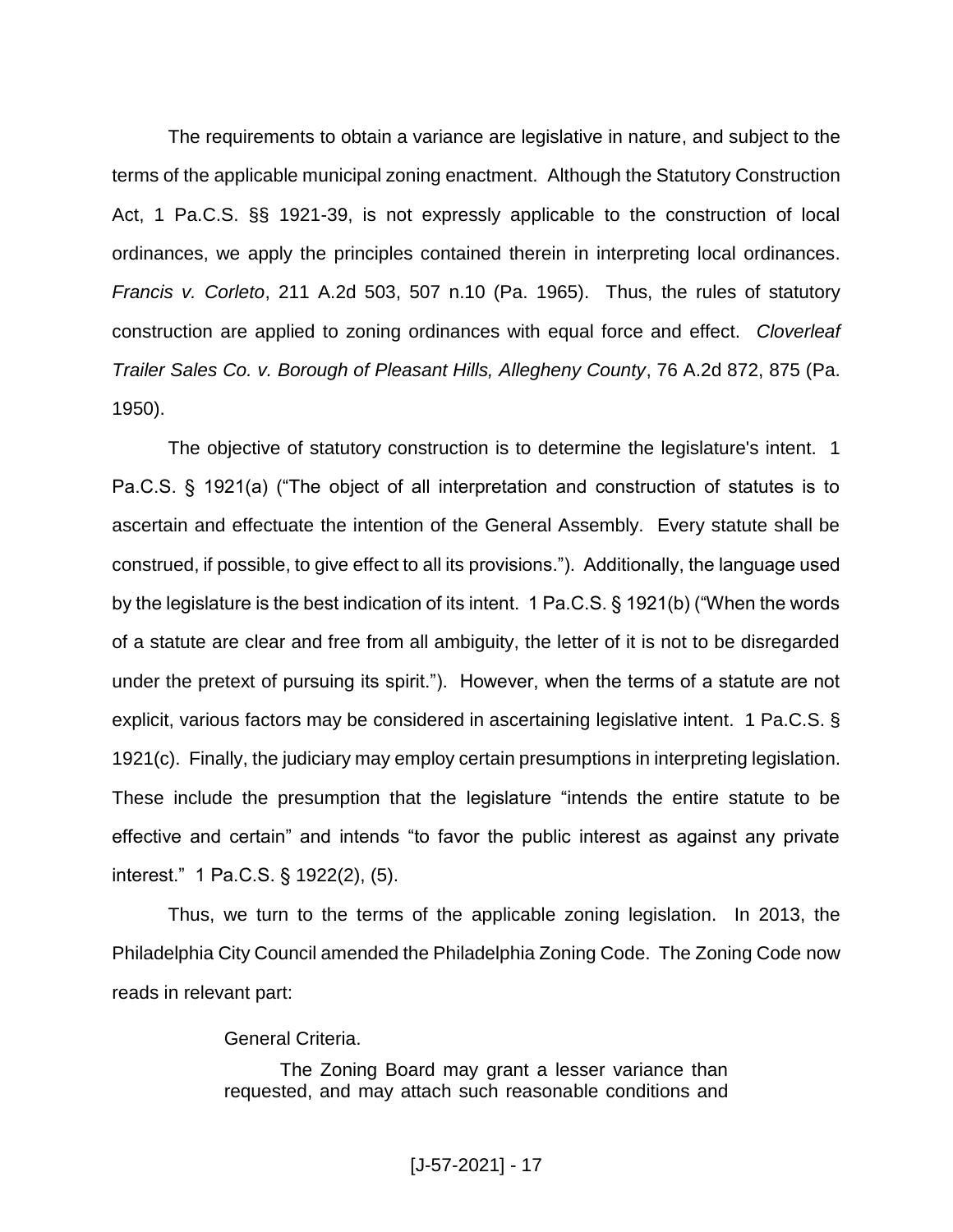safeguards as it may deem necessary to implement this Zoning Code, including without limitation a limitation on the size or duration of the variance, consistent with § 14-303(9) (Conditions on Approvals). The Zoning Board shall, in writing, set forth each required finding for each variance that is granted, set forth each finding that is not satisfied for each variance that is denied, and to the extent that a specific finding is not relevant to the decision, shall so state. . . . Each finding shall be supported by substantial evidence. . . . **The Zoning Board shall grant a variance only if it finds each of the following criteria are satisfied:**

(.a) The denial of the variance would result in an unnecessary hardship. The applicant shall demonstrate that the unnecessary hardship was not created by the applicant and that the criteria set forth in § 14-303(8)(e)(.2) (Use Variances) below, in the case of use variances, or the criteria set forth in § 14-303(8)(e)(.3) (Dimensional Variances) below, in the case of dimensional variances, have been satisfied;

**(.b) The variance, whether use or dimensional, if authorized will represent the minimum variance that will afford relief and will represent the least modification possible of the use or dimensional regulation in issue**;

(.c) The grant of the variance will be in harmony with the purpose and spirit of this Zoning Code;

(.d) The grant of the variance will not substantially increase congestion in the public streets, increase the danger of fire, or otherwise endanger the public health, safety, or general welfare;

Philadelphia Zoning Code § 14-303(8)(e)(.1) (emphasis added).<sup>12</sup>

Related thereto, the Philadelphia Zoning Code specifically provides, with respect

to a use variance:

 $\overline{a}$ 

Use Variances.

To find an unnecessary hardship in the case of a use variance, the Zoning Board must make all of the following findings:

<sup>&</sup>lt;sup>12</sup> The Philadelphia Zoning Code, in relevant part, is consonant with the MPC, which likewise mandates that "the variance, if authorized, will represent the minimum variance that will afford relief and will represent the least modification possible of the regulation in issue." 53 P.S. § 10910.2(a)(5).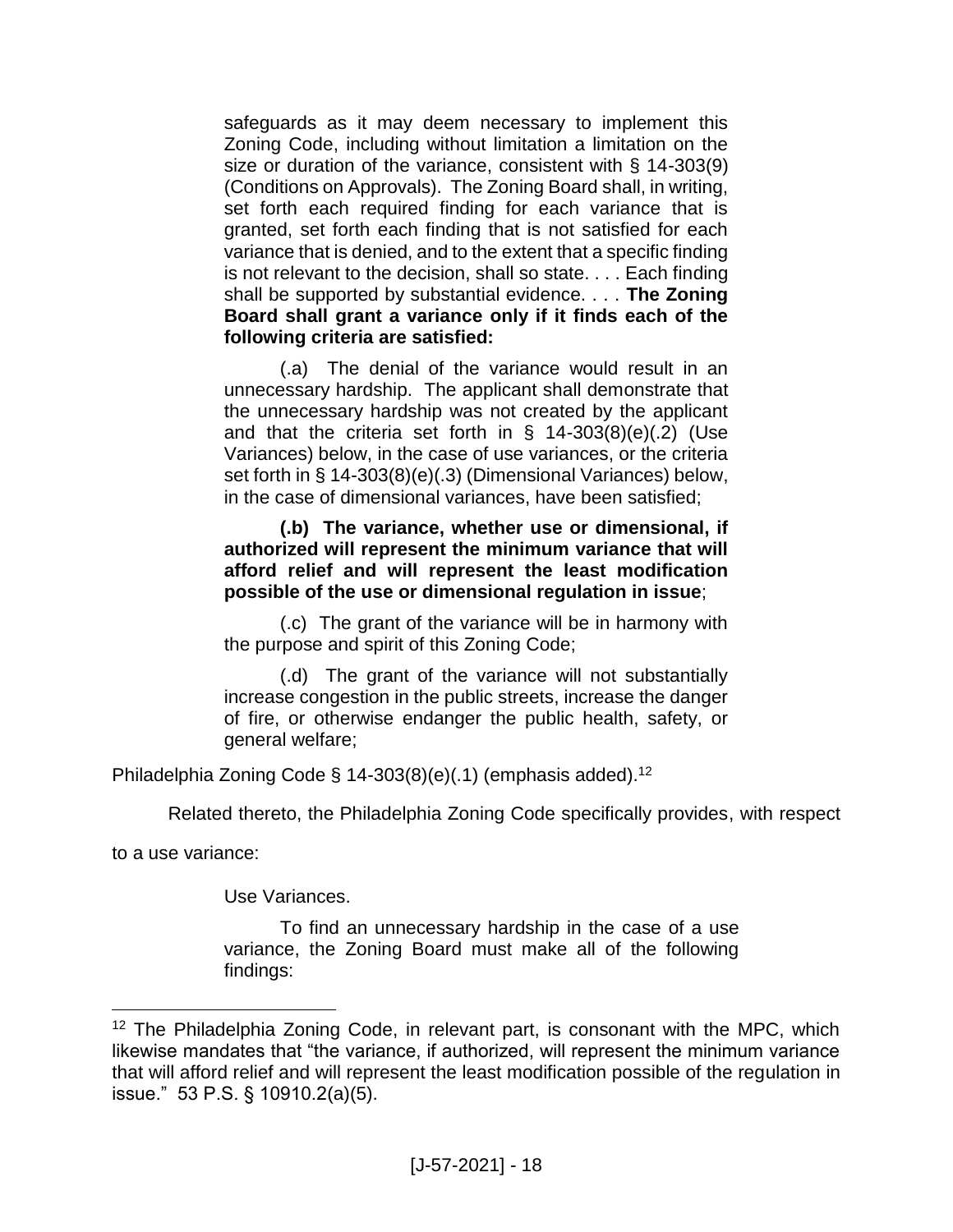(.a) That there are unique physical circumstances or conditions (such as irregularity, narrowness, or shallowness of lot size or shape, or exceptional topographical or other physical conditions) peculiar to the property, and that the unnecessary hardship is due to such conditions and not to circumstances or conditions generally created by the provisions of this Zoning Code in the area or zoning district where the property is located;

(.b) That because of those physical circumstances or conditions, there is no possibility that the property can be used in strict conformity with the provisions of this Zoning Code and that the authorization of a variance is therefore necessary to enable the viable economic use of the property;

(.c) That the use variance, if authorized, will not alter the essential character of the neighborhood or district in which the property is located, nor substantially or permanently impair the appropriate use or development of adjacent property, nor be detrimental to the public welfare; and

(.d) That the hardship cannot be cured by the grant of a dimensional variance.

Philadelphia Zoning Code § 14-303(8)(e)(.2).

As can be seen, for both dimensional and use variances, the Philadelphia Zoning Code, by its plain and unambiguous terms, contains a requirement that the variance be the "minimum variance that will afford relief and will represent the least modification possible of the use or dimensional regulation in issue." Philadelphia Zoning Code § 14- 303(8)(e)(.1)(.b). Thus, while not contested by the parties, we initially make clear that a minimum variance inquiry is not limited to dimensional variances. It applies equally to use variances.

However, this determination does not end our inquiry. While Metal Green does not contest the application of the Philadelphia Zoning Code's minimal variance requirement, as set forth above, it contends that its building's Act 135 designation as blighted, its current status as a non-conforming use, and the benefits of redeveloping abandoned buildings, command a relaxation of the Code's minimum variance requirement. Indeed, Metal Green maintains that such an easing of the variance criteria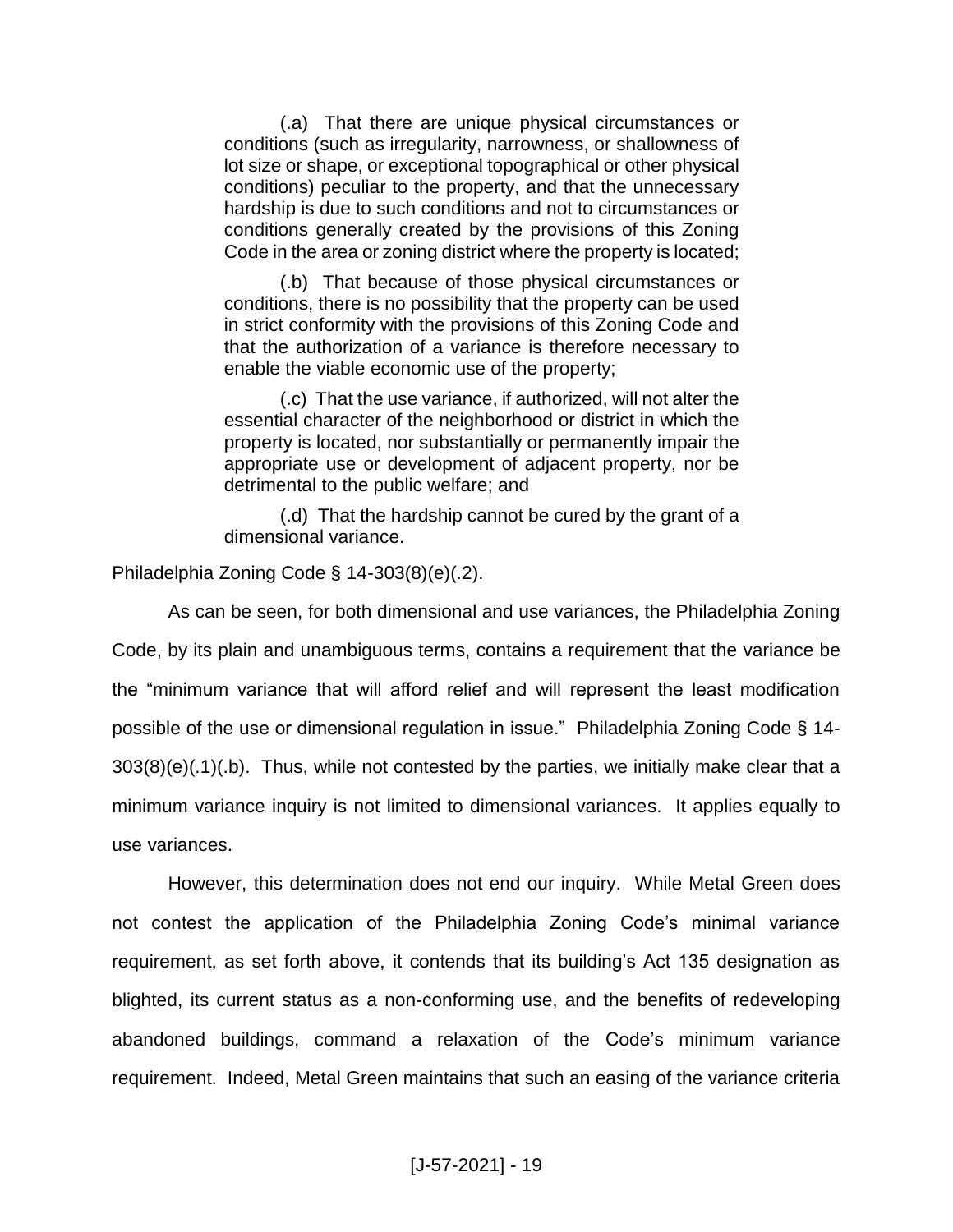may be the only way to transform an abandoned and blighted property into a productive and beneficial use. In support of its assertion that the minimum variance requirement should be applied less stringently, it points to our decisions in *Marshall* and *Hertzberg*.

We first consider the express terms of the Philadelphia Zoning Code. The Code's minimum variance requirement is weighty, in that it presupposes a lack of ability to comply with an existing zoning ordinance, while nevertheless mandating proof that the application is both the "minimum" variance that will relieve the applicant from the requirements of the zoning ordinance, and that it constitutes the "least modification possible" from the ordinance's requirements. *Id*. Moreover, at least by its terms, there is no suggestion that its requirements are relaxed for certain hardships generally, or due to a blighted designation under Act 135. Furthermore, and related thereto, the structure of the Philadelphia Zoning Code is noteworthy. It necessitates the satisfaction of "each" criteria for the granting of either type of variance, then provides additional requirements for each type. Philadelphia Zoning Code § 14-303(8)(e)(.1). Significantly, the conditions identified for the granting of a use variance, as set forth above, focus upon demonstrating an "unnecessary hardship." Philadelphia Zoning Code § 14-303(8)(e)(.2).

Based upon the plain language of the Philadelphia Zoning Code, as well as its structure, we conclude that, while the redevelopment of blighted and abandoned buildings is salutary, and Act 135's purpose beneficial, the Zoning Code's minimum variance requirement does not consider such characteristics. Rather, we believe that these characteristics of a property, by their nature, fit more comfortably within a hardship analysis. Indeed, the unnecessary hardship requirement for a use variance is open ended, speaking in terms of physical "circumstances or conditions" of the property, clearly encompassing considerations of blight and abandonment. Philadelphia Zoning Code §§ 14-303(8)(e)(.1)(.a) and 14-303(8)(e)(.2).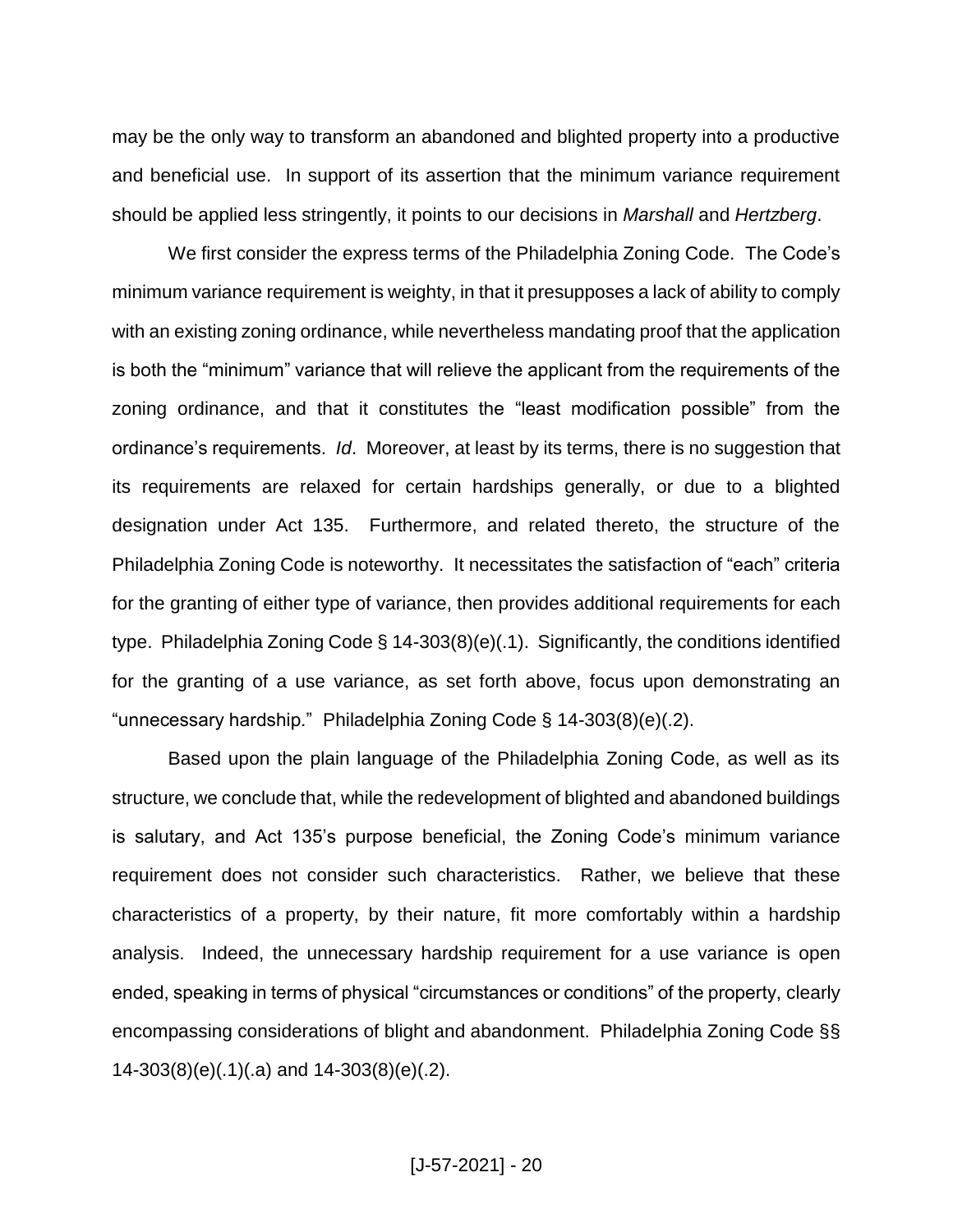Moreover, our decisions in *Marshall* and *Hertzberg* are entirely consistent with this view. In *Hertzberg*, our Court was faced with the question of whether the evidence presented to the zoning board established the existence of an unnecessary hardship, entitling a non-profit social service agency providing shelter to homeless women to a dimensional variance. While restating the requirements under the MPC for the granting of a variance, which included establishing that the variance was the minimum variance that would afford relief and was the least modification of the ordinance, 53 P.S. § 10910.2(a)(5), the Court's sole focus was on the unnecessary hardship requirement.<sup>13</sup> In this regard, the *Hertzberg* Court noted that an unnecessary hardship could be established by proof that (1) the physical features of the property are such that it cannot be used for a permitted purpose; or (2) that the property can be conformed to a permitted use only at a prohibitive expense; or (3) that the property has no value for any purpose permitted by the zoning ordinance. *Hertzberg*, 721 A.2d at 47.

After emphasizing the distinction between the requirements for granting a dimensional variance and a use variance, our Court formally distinguished the two with respect to the quantum of proof required to establish an unnecessary hardship, which we concluded was less when a dimensional variance was sought. *Id*. at 47-48. Further, we emphasized that, in making an unnecessary hardship determination, multiple factors were to be taken into account. We explained that, where the use of the property for any purpose was possible only through the reconstruction of the building or its demolition, where blighted or dilapidated conditions existed, and where an applicant had undertaken to remediate or renovate the areas for productive purposes, a "slight relaxation, or less stringent application of the variance criteria may be the only way the subject property will

 $13$  Indeed, the MPC's provision regarding the minimum variance requirement is virtually identical to the Philadelphia Zoning Code's minimum variance requirement. *Compare* 53 P.S. § 10910.2(a)(5) *with* Philadelphia Zoning Code § 14-303(8)(e)(.1)(.b).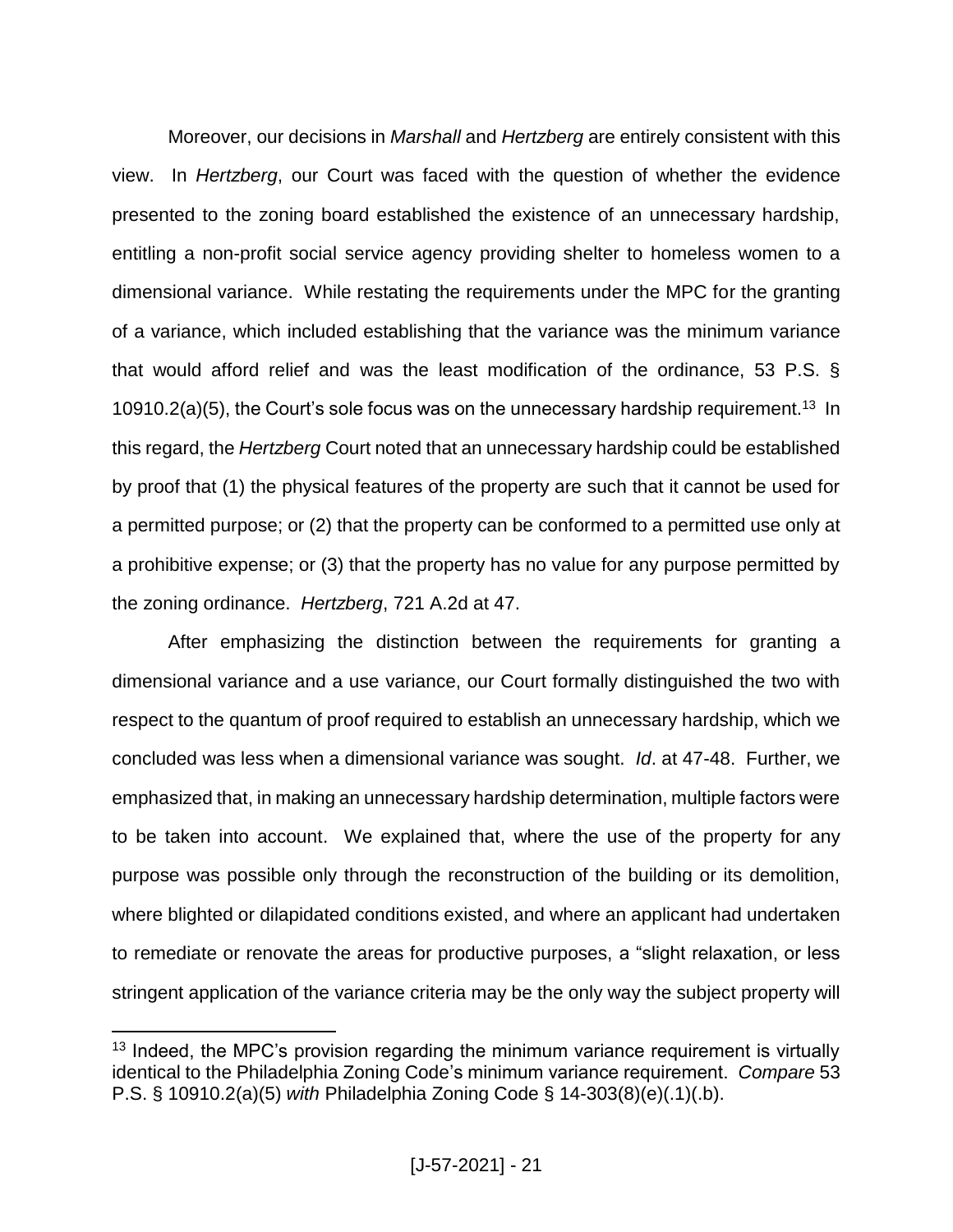be put to any beneficial use." *Id*. at 49 (emphasis and internal quotation marks omitted). The Court found that such factors "should be considered when evaluating whether an applicant for dimensional variances has established unnecessary hardship." *Id*. at 50.

Similarly, in *Marshall*, the Zoning Board granted, *inter alia*, a use variance to the Archdiocese of Philadelphia to repurpose a closed Catholic elementary school as an apartment complex for low-income seniors. Consistent with the plain language of the Philadelphia Zoning Code, we reaffirmed our precedent that the granting of a variance, distilled to its essence, involves establishing three essential requirements: (1) unnecessary hardship unique to the property; (2) the lack of adverse effect on the public health, safety, or general welfare; and (3) that the variance is the minimum that will afford relief with the least modification possible. *Marshall*, 97 A.3d at 329. While our Court noted the minimum variance requirement, our analysis in *Marshall*, like that in *Hertzberg*, focused solely on the unnecessary hardship requirement. After reiterating the *Hertzberg* factors for establishing an unnecessary hardship, we rejected the contention that to show such hardship an applicant must demonstrate that the property was valueless absent a variance, that it could not be used for any permitted purpose, or that a property owner was required to reconstruct a property to a conforming use regardless of the financial burden. *Id*. at 330.

We believe that our decisions in *Hertzberg* and *Marshall* are entirely consistent with a conclusion that the condition of a property, such as where it is blighted or abandoned, is an appropriate consideration in determining unnecessary hardship, but not for assessing the minimum variance requirement. Indeed, nothing in the Philadelphia Zoning Code suggests that the blighted or abandoned nature of a property is a factor when considering whether the requested use "will represent the minimum variance that will afford relief and will represent the least modification possible of the use or dimensional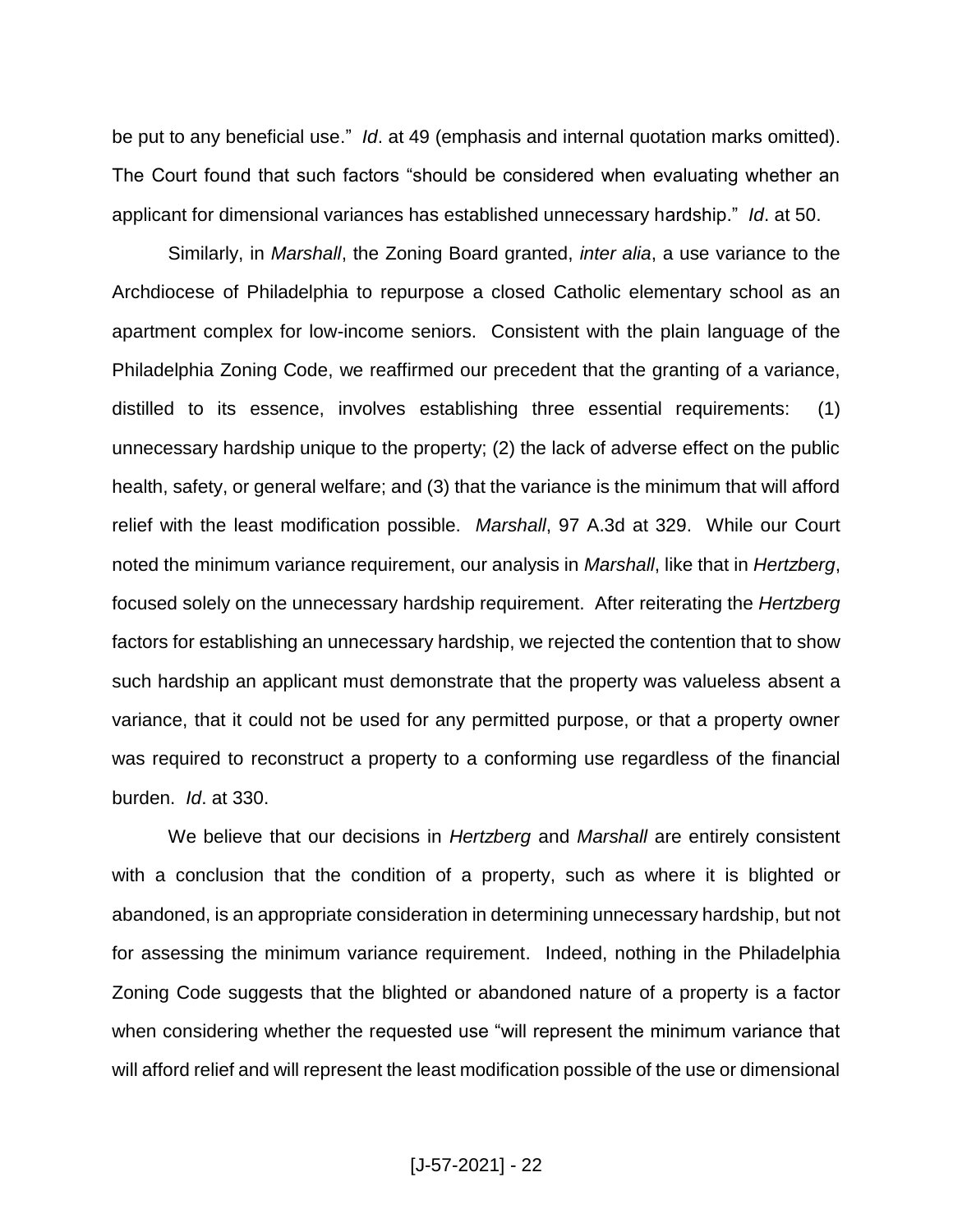regulation in issue." Philadelphia Zoning Code § 14-303(8)(e)(.1)(.b). *Hertzberg* and *Marshall* suggest just the opposite, as both focus on whether such conditions constitute an unnecessary hardship, reasoning that "[t]o hold otherwise would prohibit the rehabilitation of neighborhoods by precluding an applicant who wishes to renovate a building in a blighted area from obtaining the necessary variances." *Hertzberg*, 721 A.2d at 50. Additionally, nothing in Act 135 suggests that an abandoned or blighted designation warrants a relaxed standard regarding the minimum variance requirement for a use or dimensional regulation. Finally, in interpreting the Zoning Code, we must operate under the presumption that the municipality "intends the entire statute to be effective and certain" and intends "to favor the public interest as against any private interest." 1 Pa.C.S. §1922 (2), (5). Both of these considerations support our conclusion that the unnecessary hardship requirement is independent of the minimum variance requirement and that the minimum variance requirement should not be relaxed for blighted or abandoned buildings.

We stress that a variance is an exception to the otherwise expressed will of the citizens regarding the use of property in certain neighborhoods in the community. As our Court emphasized in *Hertzberg*, an application for a use variance is consequential ― it is a request to "use the property in a manner that is wholly outside of zoning regulation." *Hertzberg*, 721 A.2d at 47. Metal Green erroneously suggests that unless there exists an alternative proposal that is feasible, any proposed use variance of blighted property satisfies the minimum variance requirement, in essence, requesting a pass with respect to Act 135 property. *See* Appellant's Reply Brief at 7. On the contrary, the burden is upon the applicant to establish each of the requirements for a use variance. Accepting Metal Green's view would undercut this burden. While the repurposing of blighted or abandoned buildings is to be encouraged, taking Metal Green's argument to its logical conclusion, it could propose a 200-unit apartment complex and it seems the minimum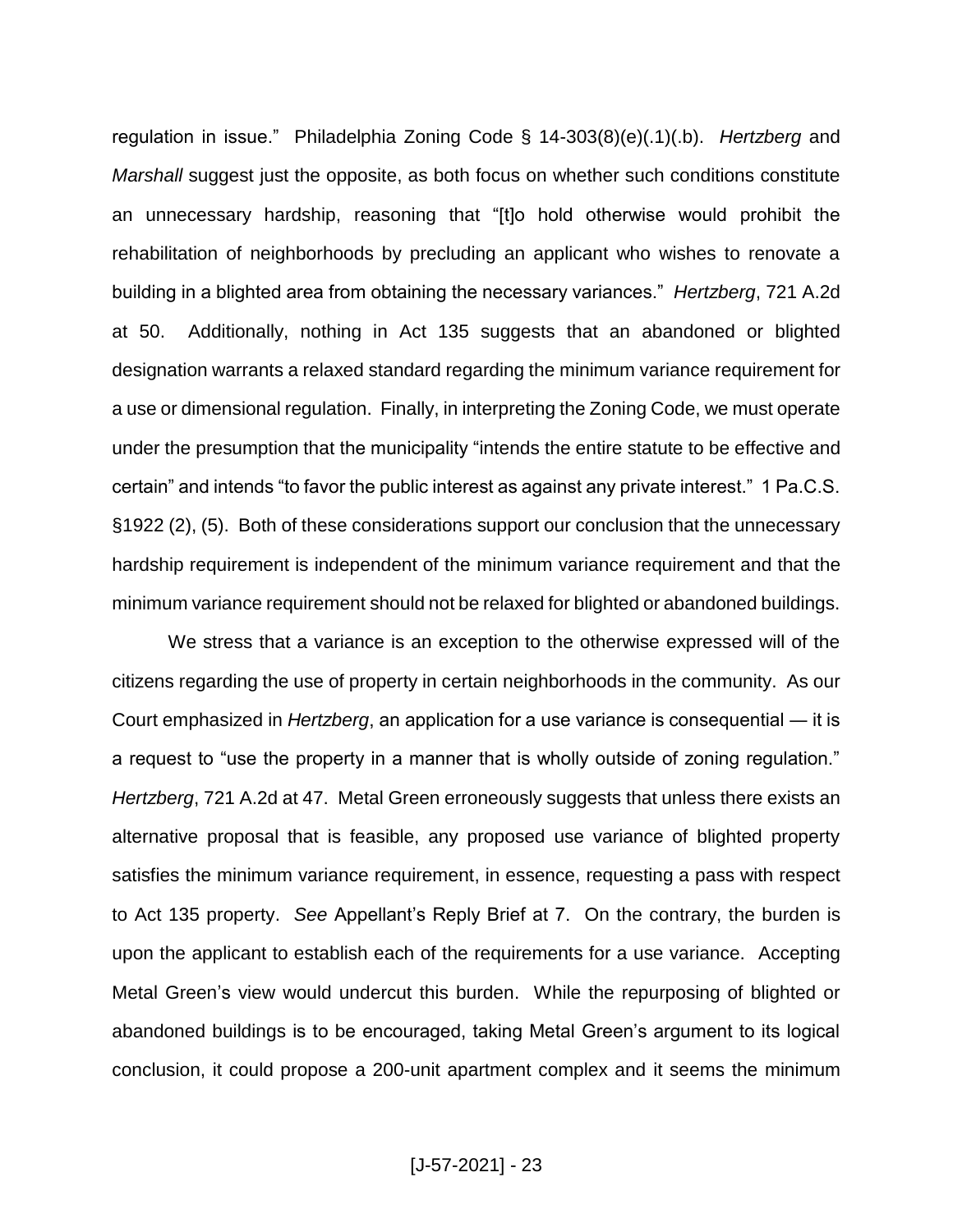variance requirement would still be met. In our view, this approach would essentially strip the minimum variance requirement from the Philadelphia Zoning Code.

In sum, we hold that, in light of the plain and unambiguous language of the Philadelphia Zoning Code, as amended in 2013, the minimum variance requirement applies equally to dimensional and use variances. Furthermore, we conclude that the minimum variance requirement in the Philadelphia Zoning Code may not be relaxed for blighted or abandoned properties; rather, considerations of blight or abandonment must be addressed under the Code's unnecessary hardship requirement. As thoughtfully expressed by Justice Saylor in his dissent in *Hertzberg*, "[j]udicial caution and restraint are particularly warranted in areas such as zoning, where the General Assembly and local lawmaking bodies have endeavored to develop and implement laws and regulations reflecting the policies that will facilitate land use appropriate to particularized local needs and concerns." *Hertzberg*, 721 A.2d at 54 (Saylor, J., dissenting). While we are mindful of the societal benefits of repurposing blighted and abandoned buildings, given the plain language of the Philadelphia Zoning Code, any relaxation of its requirements in this regard would be best addressed to Philadelphia City Council. Thus, for the above-stated reasons, we affirm this aspect of the Commonwealth Court's decision.<sup>14</sup>

<sup>&</sup>lt;sup>14</sup> The dissent would expand the consideration of blight or abandonment under the hardship requirement to both the minimum variance requirement and, at least implicitly, the public health, safety, and welfare requirement. Dissenting Opinion (Wecht, J.) at 7, 10. In its attempt to support this view, the dissent asserts that our decisions in *Hertzberg* and *Marshall* "merely applied a general principle to particular facts." *Id.* at 4. Yet, the dissent focuses less on our actual analysis in those decisions, which plainly involved only the hardship requirement, but on decisions cited therein. Indeed, the dissent emphasizes a single sentence – more specifically, the two-word phrase "variance criteria" – found in the Commonwealth Court's decision in *Vitti v. Zoning Board of Adjustment of the City of Pittsburgh*, 710 A.2d 653, 658 (Pa. Cmwlth. 1998) ("where the applicant for a variance has undertaken efforts to remediate or renovate those areas for a salutary, productive purpose, a slight relaxation, or less stringent application, of the variance criteria may be the only way the subject property will be put to any beneficial use"), to conclude that blight considerations should not be limited to the hardship requirement. Our first difficulty with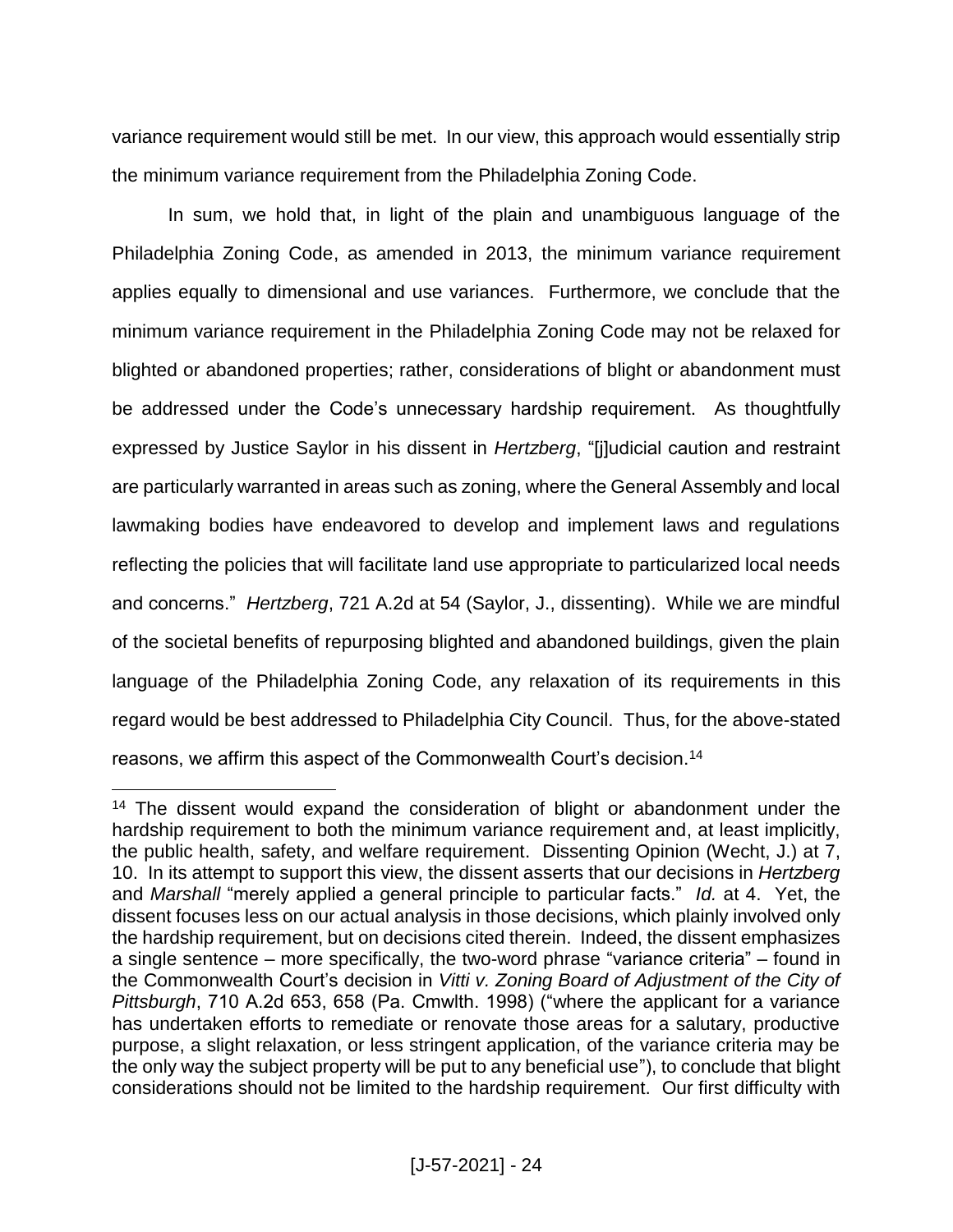## **III. Standard of Review**

We now turn to the second issue on which we granted allocatur: the proper standard of review to be applied by courts in reviewing zoning board decisions. Metal Green offers that the Commonwealth Court utilized a "classic standard of review," in which it engaged in a substantial evidence analysis. Appellant's Brief at 51. However, Metal Green maintains that the court's use of this standard was erroneous. According to Metal Green, the Commonwealth Court erred by failing to recognize that the Zoning Board did not weigh and resolve conflicts in the evidence or make credibility determinations. Metal Green submits that, where a zoning board fails to perform such functions, it deprives a reviewing court of a record to review the substantial evidence of record, and

the dissent's reasoning is not only that *Vitti* dealt with a dimensional variance, but that, like *Hertzberg* and *Marshall*, it exclusively focused upon the hardship requirement. *Id*. at 657-659 (setting forth the standard "to establish that an unnecessary hardship exists," discussing how unnecessary hardship is proven, and holding that the moving party had "adequately demonstrated the existence of unnecessary hardship"). Moreover, from these two words ― the slimmest of reeds ― the dissent leaps to the unfounded conclusion that our Court "opened the door to [*Vitti*'s] suggestion that blight is relevant to variance applications generally, not just the unnecessary hardship criterion." Dissenting Opinion (Wecht, J.) at 5. Respectfully, while *Hertzberg* and *Marshall* do not *expressly* limit blight considerations to the hardship requirement, we find no basis in those decisions to relax variance requirements generally. The dissent's overly expansive reading of *Hertzberg* and *Marshall* is belied not only by the decisions themselves, but, as we have discussed, the language of the Philadelphia Zoning Code, the structure of the Code, and that blight and abandonment considerations align with established hardship criteria. Furthermore, any relaxation of the public health, safety, and welfare requirement is particularly troublesome as it is the very foundation for zoning regulation. Ultimately, the dissent offers policy reasons why all variance requirements should be relaxed to accommodate considerations of blight and abandonment. Additionally, while neither engaging in an *in pari materia* analysis, nor suggesting that Act 135 expressly applies to zoning variances – it does not – and after raising conflict preemption as potentially determinative without any discussion of its governing principles or their application here, *id.* at 7 n.19, the dissent engrafts Act 135 onto the statutory analysis, insisting that Act 135 should "loom large in the overarching inquiry." *Id.* at 7. Yet, as discussed, in zoning matters, our Court should act with caution and restraint; thus, in our view, the dissent's rationales for globally relaxing variance requirements are better addressed by the General Assembly.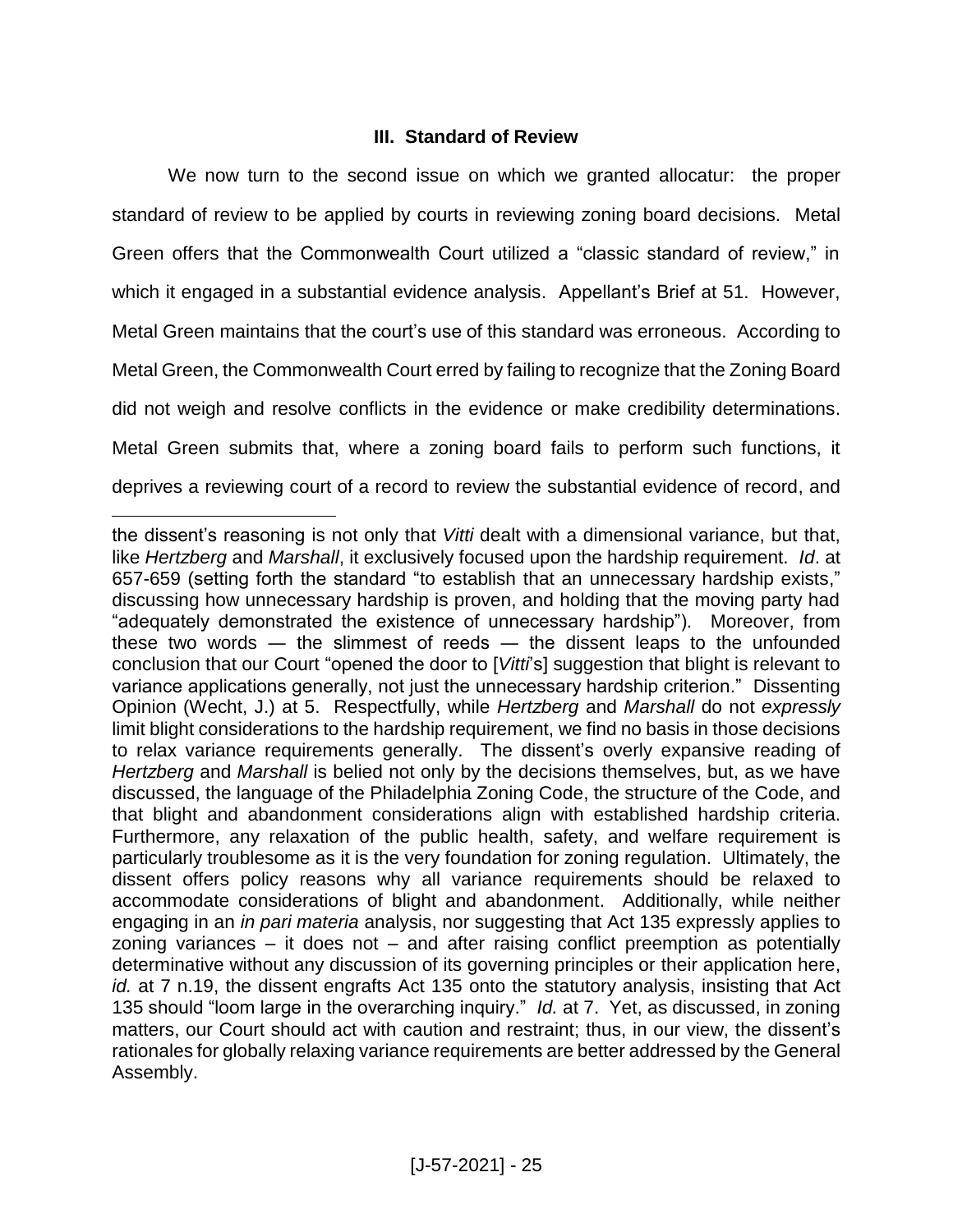thus contends that the Commonwealth Court erred by conducting its own substantial evidence analysis.

According to Metal Green, where a zoning board fails to credit or weigh unrebutted expert testimony, and where it relies on "speculative, subjective non-expert testimony," a reviewing court should apply a capricious disregard of the evidence standard. Appellant's Brief at 56. In support thereof, Metal Green argues that, because zoning boards are considered to be administrative agencies, they are subject to a substantial evidence standard under 2 Pa.C.S. § 704,<sup>15</sup> which, it contends, includes review for capricious disregard of the evidence, citing *Wintermyer v. WCAB*, 812 A.2d 478 (Pa. 2002). Applying this standard, Metal Green maintains that the Zoning Board capriciously disregarded the evidence, emphasizing that the Zoning Board failed to conduct credibility determinations and weigh the evidence, offered minimal reasoning, and provided no basis for its conclusions of law. Metal Green concludes that the Zoning Board's decision denying its request for a use variance disregarded "weighty, credible unrebutted expert testimony

 $\overline{a}$ 

2 Pa.C.S. § 704.

<sup>&</sup>lt;sup>15</sup> This section provides:

The court shall hear the appeal without a jury on the record certified by the Commonwealth agency. After hearing, the court shall affirm the adjudication unless it shall find that the adjudication is in violation of the constitutional rights of the appellant, or is not in accordance with law, or that the provisions of Subchapter A of Chapter 5 (relating to practice and procedure of Commonwealth agencies) have been violated in the proceedings before the agency, or that any finding of fact made by the agency and necessary to support its adjudication is not supported by substantial evidence. If the adjudication is not affirmed, the court may enter any order authorized by 42 Pa.C.S. § 706 (relating to disposition of appeals).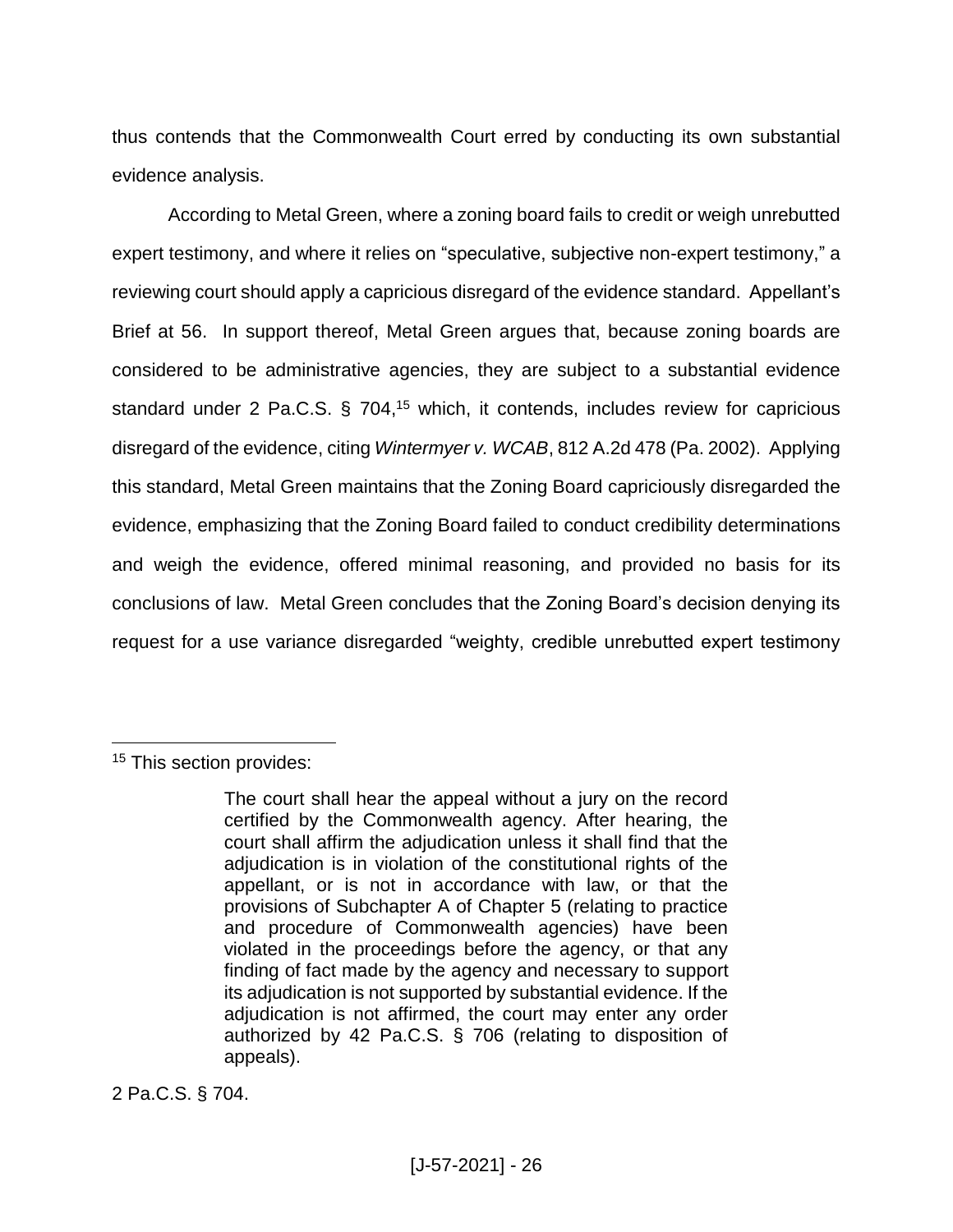and uncontroverted facts and evidence relating to the non-conforming building, its history, its Act 135 status, and its productive reuse." Appellant's Brief at 63.

The Kraemers, while not separately addressing the standard of review question, submit that the Commonwealth Court properly deferred to the Zoning Board as the finder of fact as to whether Metal Green's witnesses established that its proposed use of the property was the minimum variance necessary. The Kraemers assert that the Zoning Board did not abuse its discretion or commit an error of law in its decision to deny the variance application, nor in not crediting the testimony of Metal Green's witnesses. Additionally, the Kraemers maintain that the Zoning Board's decision was supported by substantial evidence of record regarding the nature of the community in which the proposed apartment building would be constructed and the disruptive effect of such a building on the residential character of that community.

The standard of review governing the review of variance determinations has a lineage dating back well over a half century. Our Court has held that the standard of review when, as here, the trial court did not take any additional evidence, is limited to determining whether the zoning board committed an abuse of discretion or an error of law. *See, e.g., Township of Exeter v. Zoning Hearing Board*, 962 A.2d 653, 659 (Pa. 2009); *Noah's Ark Christian Child Care Center, Inc. v. Zoning Hearing Board of West Mifflin*, 880 A.2d 596, 596 (Pa. 2005); *Valley View Civic Association v. Zoning Board of Adjustment*, 462 A.2d 637, 639-40 (Pa. 1983); *National Land and Investment Co. v. Kohn*, 215 A.2d 597, 607 (Pa. 1965); *Sheedy v. Zoning Board of Adjustment of City of Philadelphia*, 187 A.2d 907, 909 (Pa. 1963); *Rogalski v. Township of Upper Chichester*, 178 A.2d 712, 713 (Pa. 1962); *Haas v. Zoning Board of Adjustment of Philadelphia*, 169 A.2d 287, 289 (Pa. 1961).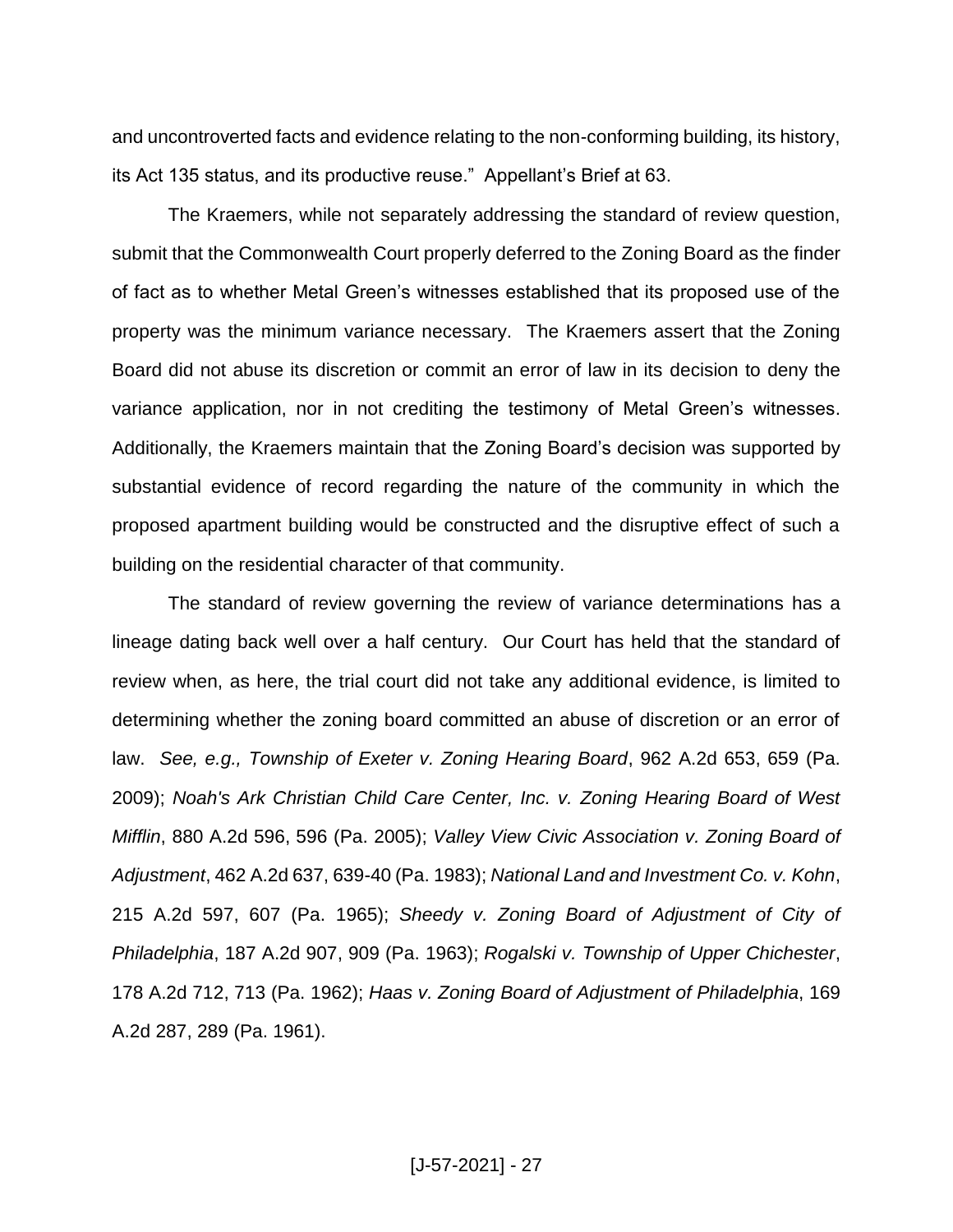Under this well established standard, the term "discretion" connotes the exercise of judgment, wisdom and skill so as to allow a tribunal to "reach a dispassionate conclusion, and discretionary power can only exist within the framework of the law, and is not exercised for the purpose of giving effect to the will of the judge." *Coker v. S.M. Flickinger Co.*, 625 A.2d 1181, 1184 (Pa. 1993). Importantly, the exercise of discretion lies upon "the foundation of reason, as opposed to prejudice, personal motivations, caprice or arbitrary actions." *Id*. at 1184-85. Discretion is abused when the course pursued represents not merely an error of judgment. *Paden v. Baker Concrete Construction, Inc.,* 658 A.2d 341, 343 (Pa. 1995). Rather, "[a]n abuse of discretion exists when the trial court has rendered a judgment that is manifestly unreasonable, arbitrary, or capricious, has failed to apply the law, or was motivated by partiality, prejudice, bias, or ill will." *Harman ex rel. Harman v. Borah*, 756 A.2d 1116, 1123 (Pa. 2000).

In applying this standard, our Court has warned that a reviewing court may not disturb the findings of the zoning board if the record indicates the findings are supported by substantial evidence. *Boundary Drive Assocs. v. Shrewsbury Twp. Board of Supervisors*, 491 A.2d 86, 90 (Pa. 1985). Substantial evidence, in turn, means relevant evidence which a reasonable mind might accept as adequate to support a conclusion. *Valley View Civic Association*, 462 A.2d at 639-40. Furthermore, we have cautioned that reviewing courts are not super boards of adjustment or planning commissions of last resort. *National Land and Investment Company*, 215 A.2d at 607; *Di Santo*, 189 A.2d at 137. Indeed, a court errs when it substitutes its judgment on the merits for that of a zoning board whose findings are supported by substantial evidence. *Marshall*, 97 A.3d at 331.

Regarding Metal Green's argument that, at least in this matter, the proper standard should include review for capricious disregard of the evidence, we note that the above stated abuse of discretion standard has been articulated as including assessments of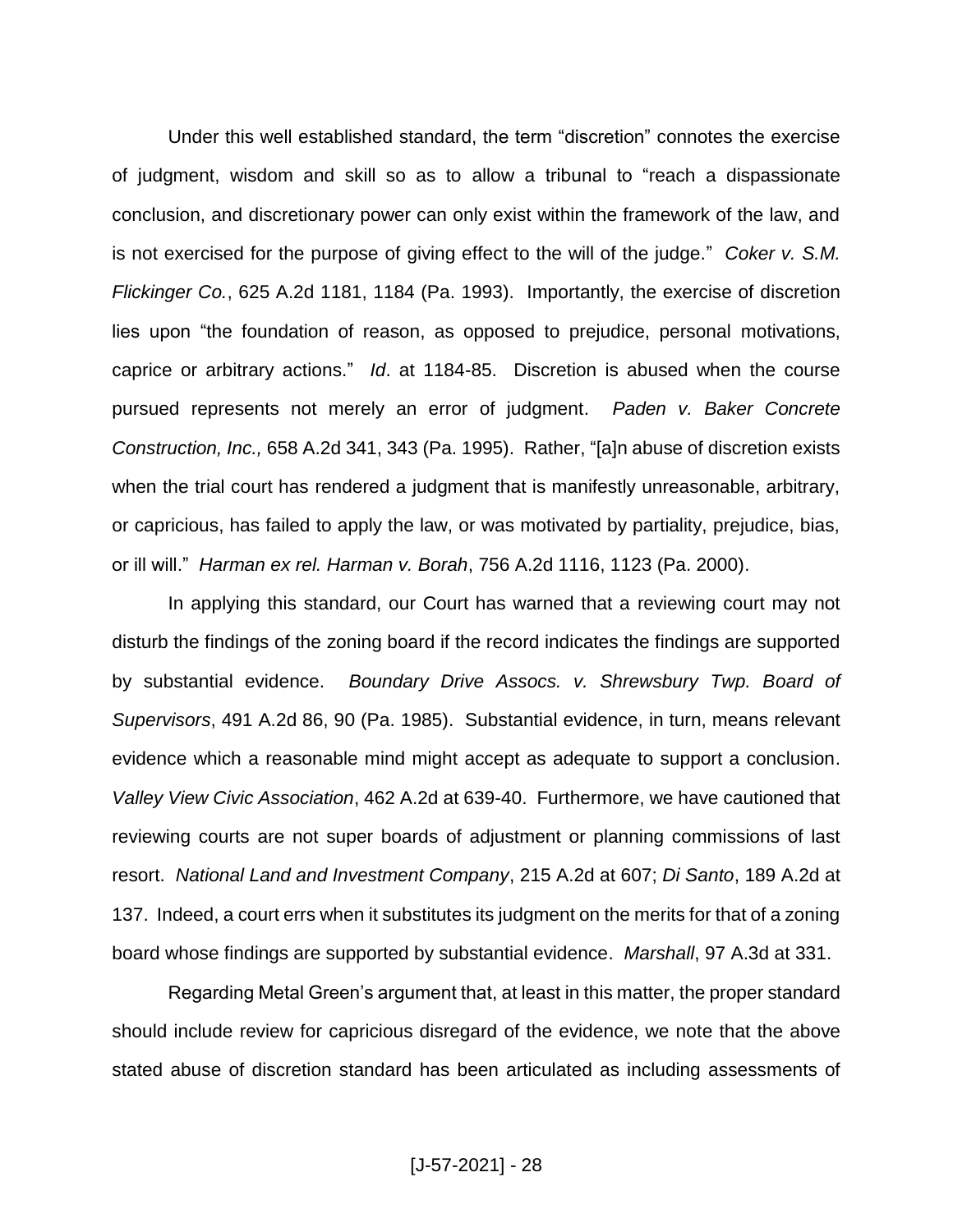whether a lower tribunal acted with caprice. *Coker*; *Harman*. Moreover, earlier cases from our Court have referenced such a standard in reviewing zoning decisions. *See*, *e.g.*, *Appeal of Borden*, 87 A.2d 465, 466 (Pa. 1952) ("Our power of review in this case, however, is limited to determining whether the Board of Adjustment abused its discretion in authorizing the intervenors to proceed with the erection of the apartment houses asked for. Was the action of the Board arbitrary, capricious and unreasonable, or clearly in violation of positive law? If it was not, our duty is to affirm its action.").<sup>16</sup> More recently, the Commonwealth Court has reviewed certain zoning matters for a capricious disregard of the evidence. For example, in *Taliaferro v. Darby Township Zoning Hearing Board*, 873 A.2d 807 (Pa. Cmwlth. 2005), the court engaged in a thoughtful discussion of the capricious disregard standard. As the court explained, "[a]ssuming the record contains substantial evidence, we are bound by the board's findings that result from resolutions of credibility and conflicting testimony rather than a capricious disregard of evidence." *Id*. at 811 (citing *Macioce v. Zoning Hearing Board of the Borough of Baldwin,* 850 A.2d 882 (Pa. Cmwlth. 2004)). The *Taliaferro* court added that a capricious disregard occurs only when the factfinder deliberately ignores relevant, competent evidence, and acts in deliberate and baseless disregard of it. *Taliaferro*, 873 A.2d at 814.

In *Wintermyer,* our Court considered the capricious disregard standard in the administrative law setting. After a thorough review of the history of the capricious disregard standard in Pennsylvania, Justice Saylor, writing for our Court, explained that the standard is one aspect of the review of an adjudication for an error of law:

> Since an adjudication cannot be in accordance with law if it is not decided on the basis of law and facts properly adduced,

<sup>&</sup>lt;sup>16</sup> Similarly, "[f]or many years, the general standards governing appellate review in the administrative setting included a component of review for capricious disregard of evidence, in addition to the equally well established review for errors of law and manifest abuse of discretion." *Wintermyer,* 812 A.2d at 483–84 (footnote omitted)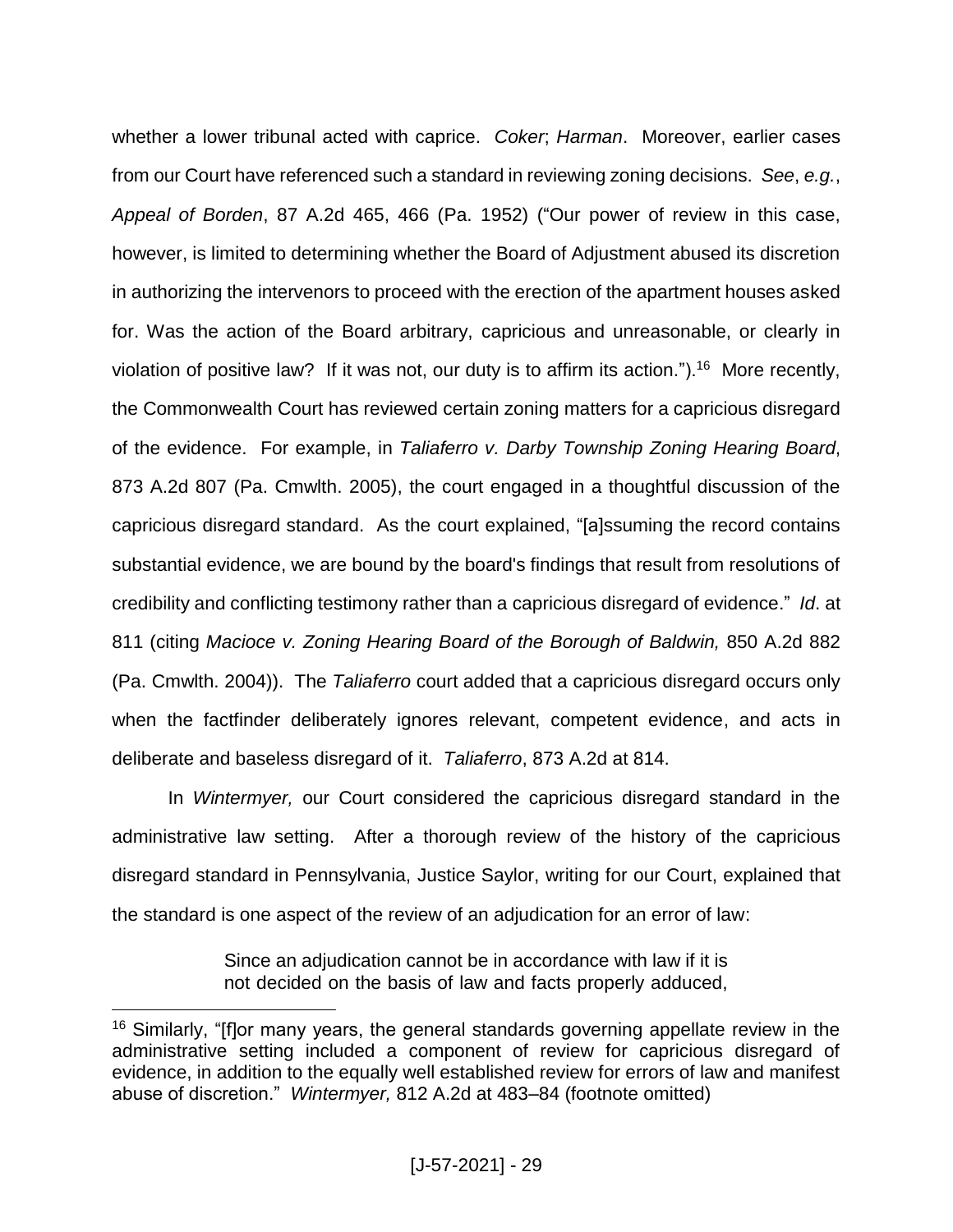we hold that *review for capricious disregard of material, competent evidence is an appropriate component of appellate consideration in every case in which such question is properly brought before the court.* As at common law, this review will generally assume a more visible role on consideration of negative findings and conclusions.

*Wintermyer,* 812 A.2d at 487 (footnotes omitted) (emphasis added). Critically, however, we stressed the standard's limited nature, noting that it "serves only as one particular check to assure that the agency adjudication has been conducted within lawful boundaries—*it is not to be applied in such a manner as would intrude upon the agency's fact-finding role and discretionary decision-making authority.*" *Id*. at 487-88 (emphasis added). Thus, our Court reasoned that the capricious disregard standard is a component of a court's review of an administrative agency decision.

As the *Wintermyer* Court noted, the standard of review governing agency adjudications is codified in Section 704 of the Administrative Agency Law, 2 Pa.C.S. § 704 (reviewing court should affirm agency adjudication unless constitutional rights are violated, error of law is committed, or necessary findings are not supported by substantial evidence). Notably, the language of Section 704 of the Administrative Agency Law is identical to that in Section 754(b) of the Local Agency Law, 2 Pa.C.S. § 754(b), which governs review of adjudications by zoning hearing boards. Thus, because the language of the statutes is identical, we see no reason not to extend *Wintermyer*'s reasoning to zoning board decisions. *See Wintermyer,* 812 A.2d at 483-84. Moreover, there is, at any rate, indirect authority supporting the conclusion that judicial review in zoning matters includes a review for capricious disregard of evidence. *See, e.g., Macioce,* 850 A.2d at 887 n.9 (noting that board's findings that are the result of resolutions of credibility and conflicting testimony "rather than a capricious disregard of evidence" are binding); *Taliaferro*, 873 A.2d at 814-15.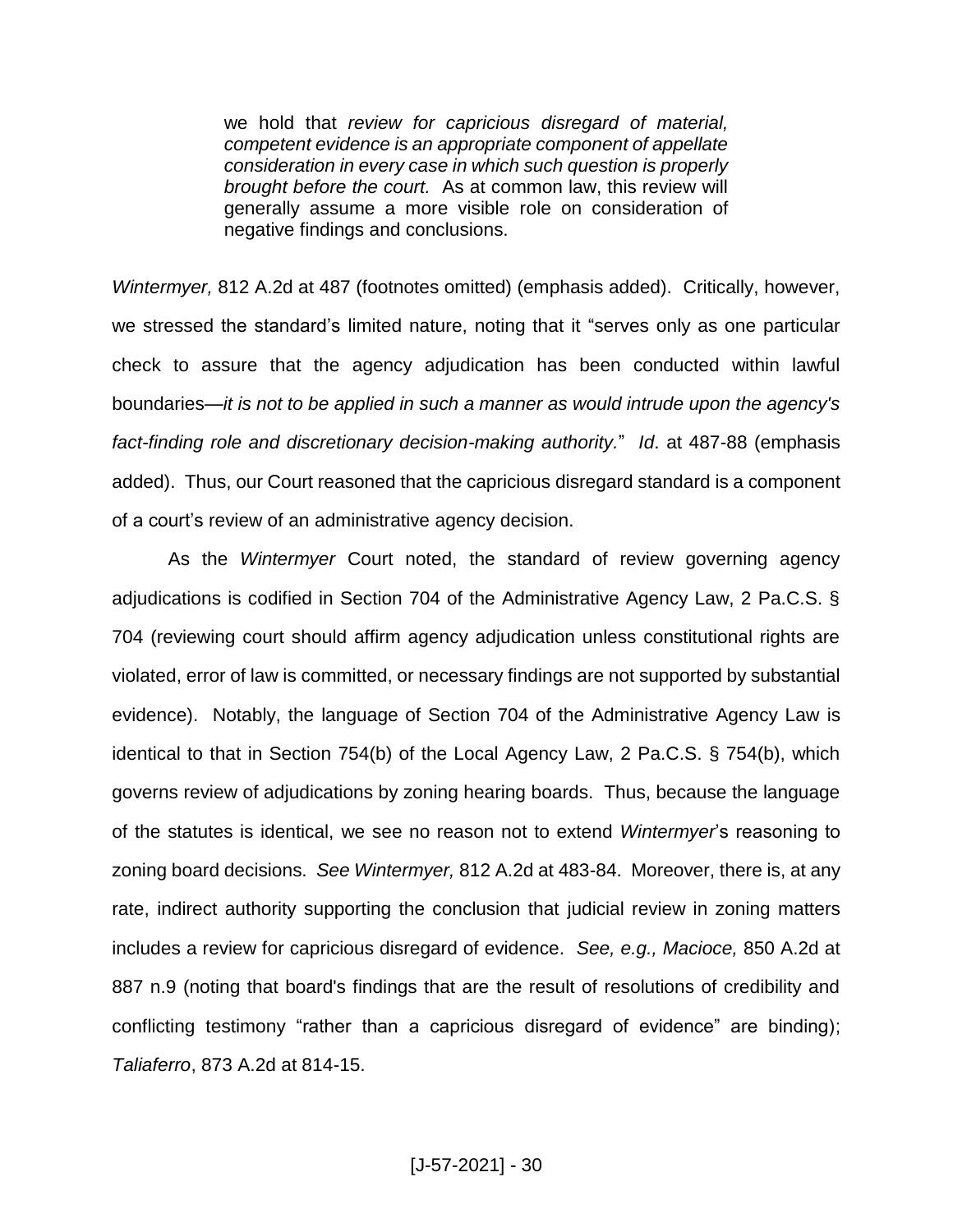In light of the above discussion, while we reaffirm the application by reviewing courts of our traditional review in zoning matters for an abuse of discretion, consistent with *Wintermyer*, we allow for review of a zoning board's decision for a capricious disregard of the evidence as part of our traditional standard of review, in appropriate cases. We caution, however, that, where substantial evidence of record supports a zoning board's findings, and the findings in turn support the board's conclusions, it should remain a rare instance where a reviewing court disturbs an adjudication based on a capricious disregard of the evidence standard. *See Wintermyer,* 812 A.2d at 487 n.14; *Taliaferro*, 873 A.2d at 815.

Having set forth the appropriate standard of review of zoning variance determinations, we consider the application of that standard in this matter. For the reasons that follow, we believe that the Zoning Board's decision is substantially deficient, precluding an appellate court from reviewing the minimum variance requirement. Specifically, the Zoning Board failed to make specific findings of fact, engage in credibility determinations, or offer sufficient rationale as to why the criteria for a use variance were not satisfied. The Commonwealth Court noted that, regarding the minimum variance requirement inquiry, the Zoning Board concluded that Metal Green "did not establish" that conversion to a smaller number of units was not possible. *Metal Green*, 237 A.3d at 614 (citing Zoning Board Determination, 8/31/2018, at 9). Yet, the Zoning Board did not expressly state whether Metal Green failed in its burden of *production* – that is, failed to provide sufficient evidence to establish this requirement – or its burden to *persuade* the Zoning Board to credit and rely upon Metal Green's evidence and grant its application. *Id*. The Commonwealth Court continued to determine that, based upon the evidence before the Zoning Board, "it appears that, although that testimony might have been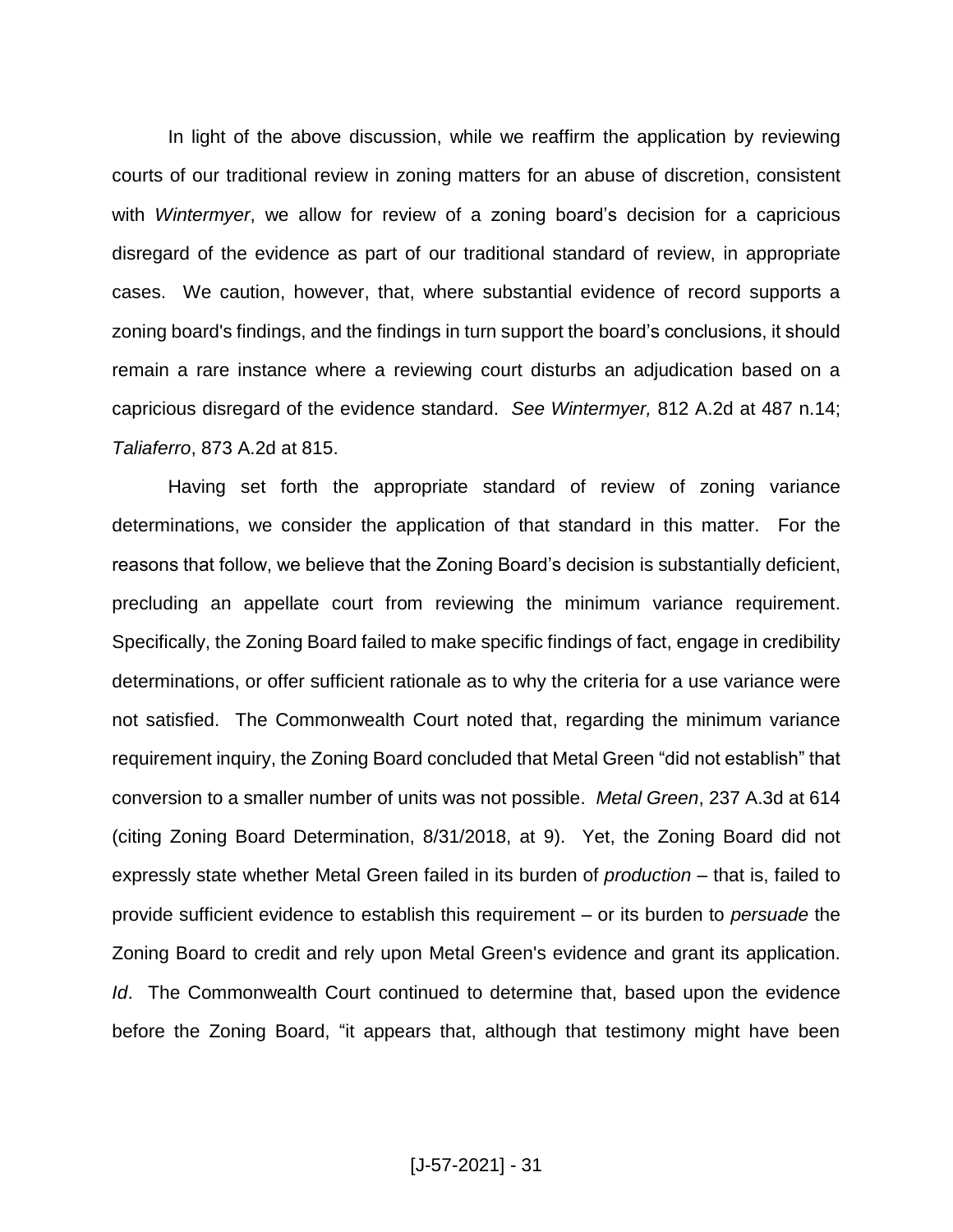sufficient to *allow* the Board to rule in [Metal Green's] favor, the Board chose not to credit and/or weigh that evidence in [Metal Green's] favor." *Id*. (emphasis original).

More specifically, the Commonwealth Court pointed out that, in its findings regarding Ritter's testimony about the minimum variance requirement, the Zoning Board noted his statement that 18 apartment units "is the least that should be considered" because the building already exists and the alternative to development would be to demolish the building. *Id*. (citing Zoning Board Determination, 8/31/2018, at 4). In attempting to assess the meaning of this testimony, the court found that "[o]n one hand, the statement suggests that an approval of fewer units would not remedy the hardship and would result in [Metal Green] choosing to demolish the [b]uilding instead. On the other hand, that statement could simply be an expression of [Metal Green]'s preference for the proposed layout, and it does not explain *why* the existing [b]uilding could not viably support fewer units." *Id*. (emphasis original).

The Commonwealth Court also referenced Ritter's explanation that the requested 18 units would not be an "overuse" of the property, but noted that he did not establish whether 18 units is the *minimum* viable use of the property, nor did he give reasons for his belief that 18 units is not an "overuse." *Id*. Moreover, the court noted that Coyle stated, "in order to 'take advantage of what's there'—*i.e.*, the existing [b]uilding—the 'feasib[le]' number of units '*approaches* ... 18,' and that he 'wouldn't [start] out thinking about ... 10 or 12 or 14 units.' But he did not expressly discuss whether '10 or 12 or 14' units would be a *viable* (although less profitable) course, and he did not consider a project with a marginally smaller number of units—17, for example, or 16." *Id*. (emphasis original) (citation omitted).

Ultimately, the Commonwealth Court reasoned that the Zoning Board, as factfinder, declined to credit and/or weigh this testimony in favor of Metal Green. The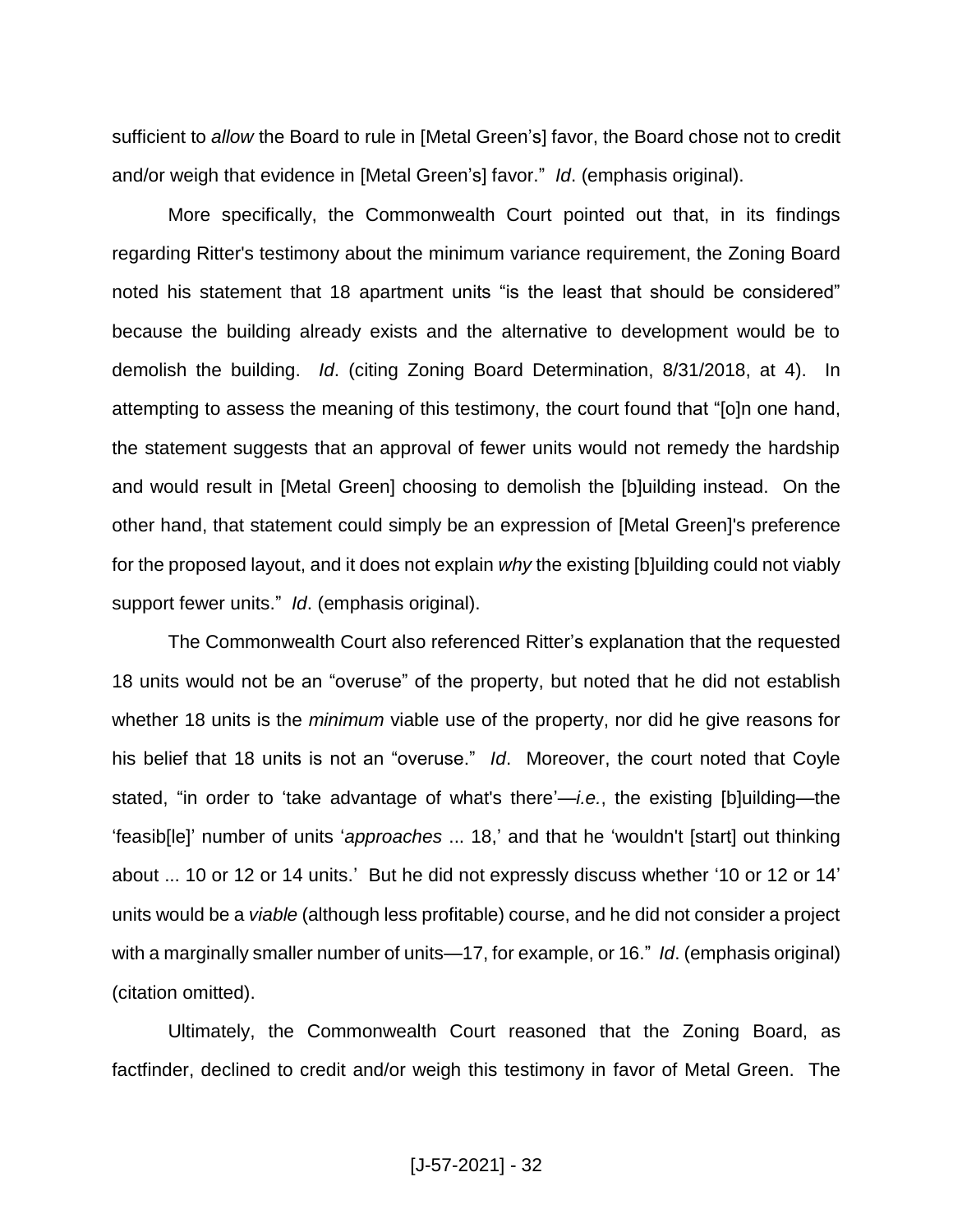court went further, finding that, although the Zoning Board did not make explicit credibility and weight determinations, its conclusion that Metal Green "did not *establish*" satisfaction of the minimum variance requirement "fairly encapsulates those implicit determinations," and so the court concluded that it was not in a position to "second-guess those determinations or substitute [its] own judgment" for that of the Zoning Board. *Id*. at 614- 15 (emphasis original).

Our independent review of the record confirms the Commonwealth Court's determinations that the Zoning Board did not set forth credibility or weight of evidence determinations, and did not provide the necessary reasoning for its conclusion that the minimum variance requirement was not met. In addition to the Commonwealth Court's identification of testimony potentially relevant to the minimum variance requirement, we observe that there was other testimony that could potentially satisfy this requirement. Specifically, Coyle, when describing the surrounding rental market, asserted that the apartment square footage in Metal Green's proposal was "right in the wheel house of the market." N.T. Zoning Board Hearing, 9/19/2017, at 188-89. Then, however, arguably mixing distinct concepts of competitive apartment square footage and the overall number of apartment units, when Coyle was asked whether "right in the wheel house with R-18 [18 apartment units], that is a number that is the least minimum you can give to afford relief for this?" he merely responded without elaboration or support, "[t]hat is what I believe, yes." *Id*. at 189.

We find that, contrary to Metal Green's assertions, its testimony did not definitively satisfy the minimal variance requirement. However, we believe that Metal Green offered testimony that, if credited, could potentially support a determination that the minimum variance requirement was met. Again, the Zoning Board failed to engage in any such analysis, leaving the parties and reviewing tribunals largely guessing as to the basis for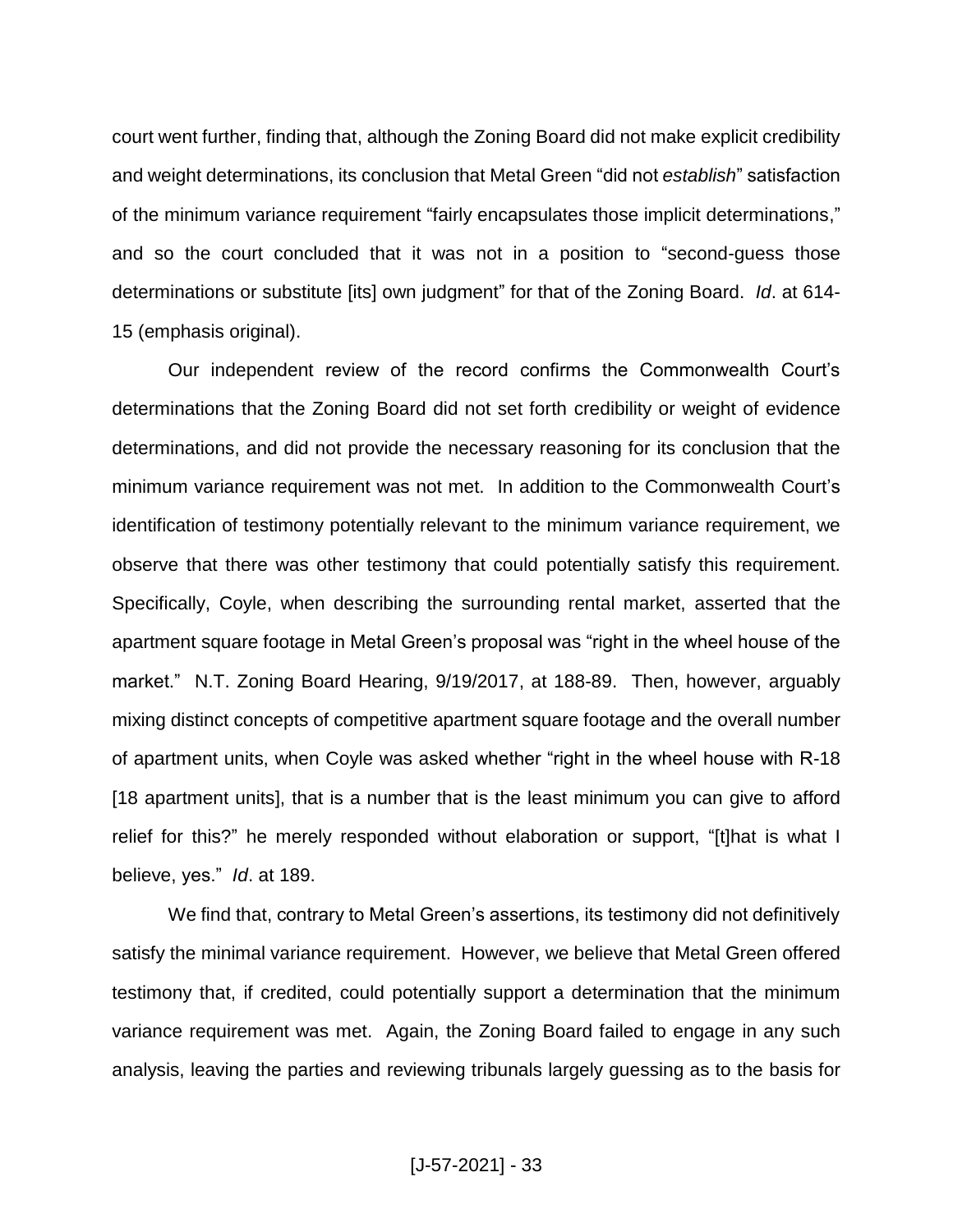its determination that the Code's minimum variance requirement was not satisfied. For these reasons, we reject the Commonwealth Court's acceptance of the Zoning Board's "implicit determinations." Rather, in order to allow for effective review, a zoning board's variance decision must provide sufficient findings of fact, including credibility and weight of evidence determinations; conclusions based on these facts, and the reasons for granting or denying the variance. *Cf.* 53 P.S. § 10908(9) ("Where the application is contested or denied, each [zoning board] decision shall be accompanied by findings of fact and conclusions based thereon together *with the reasons therefor*." (emphasis added)). It is only with an adequate decisional foundation that the proper standard of review can be employed.

Here, the Zoning Board neglected to make explicit credibility determinations, failed to weigh the evidence of record, and did not set forth its reasoning as to why it believed Metal Green did not meet its burden. These failures are especially notable in light of the largely uncontradicted expert testimony offered by Metal Green that seemingly spoke to the minimum variance requirement. In light of what we view as an insufficient determination below, precluding review of the minimum variance requirement issue on appeal, we reverse the Commonwealth Court's decision in relevant part.

Were this the only potentially dispositive issue, we would remand this matter to the Zoning Board to set forth, as described above, an adequate decisional foundation for its minimum variance conclusion adverse to Metal Green, so that its decision could be reviewed. However, in light of the Commonwealth Court's determination on that issue, the court did not reach the Kraemers' second issue on appeal regarding whether Metal Green demonstrated that its requested use variance would not adversely affect the public safety, health, and welfare (the "public safety").<sup>17</sup> As a determination on that question

<sup>17</sup> *See supra* note 10.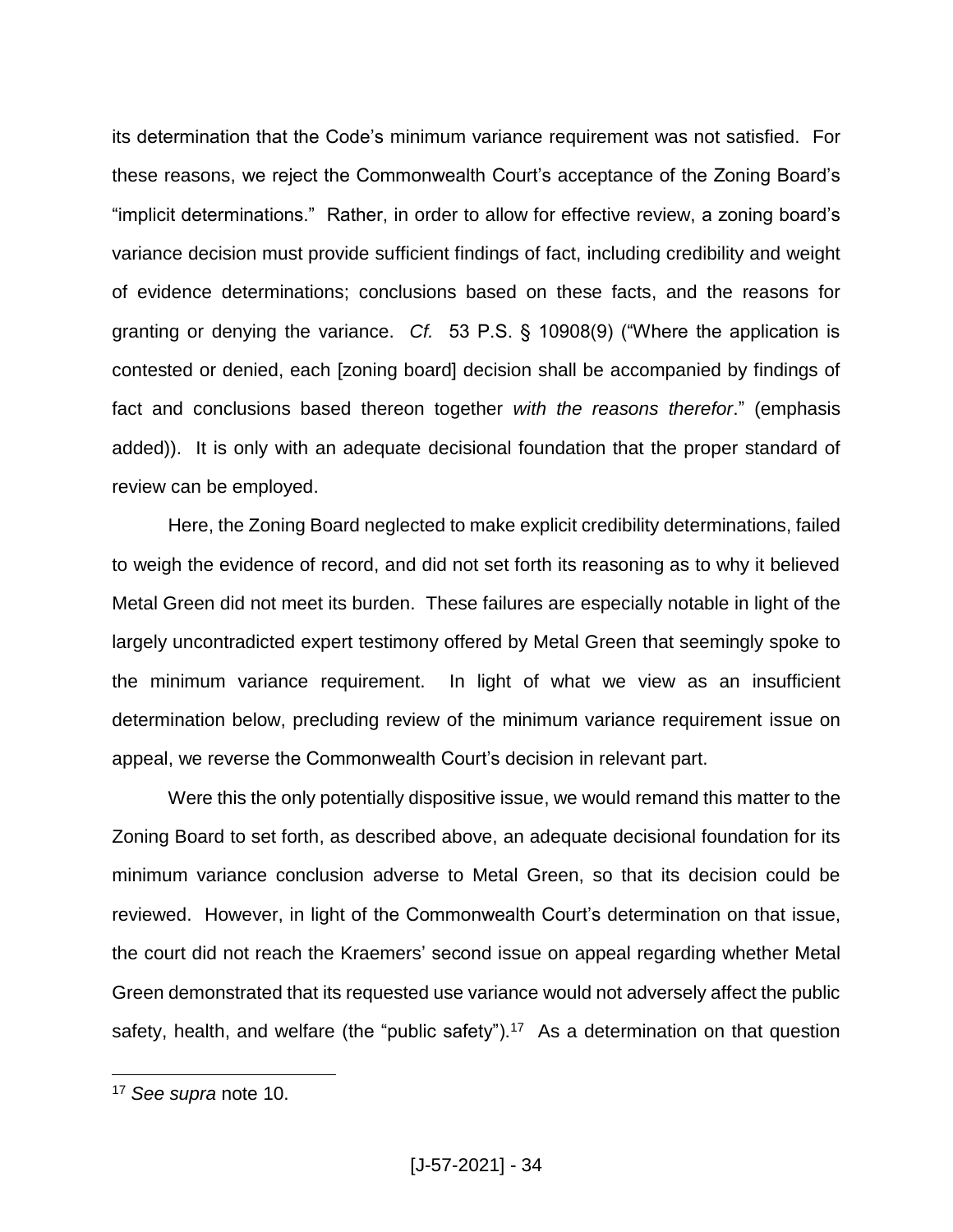could potentially moot the minimum variance inquiry, we remand this matter to the Commonwealth Court to address the Kraemers' second issue.

A use variance applicant must satisfy each of the Philadelphia Zoning Code's requirements. Thus, if the Commonwealth Court upholds the Zoning Board's determination that the public safety requirement was not satisfied, that will end the appeal. If the Commonwealth Court disagrees with the Zoning Board on that question, it must remand (while retaining jurisdiction) to the Zoning Board to set forth an adequate decisional foundation for its minimum variance conclusion, and then review that determination anew. Finally, we allow that the Commonwealth Court may determine, as we have today with respect to the minimum variance issue, that the Zoning Board did not adequately support its determination regarding the public safety issue. In that case, the court should remand for the Zoning Board to set forth an adequate decisional foundation on both issues, and then review both determinations.<sup>18</sup>

<sup>&</sup>lt;sup>18</sup> With respect to the remedy, the dissent would reverse the Zoning Board's decision, determining it "manifestly runs counter to the weight of the evidence," Dissenting Opinion (Wecht, J.) at 2, was erroneous "in light of the manifest sufficiency of Metal Green's evidence," *id*. at 12, and that "the record . . . strongly supports the contrary outcome," *id*. at 15. The dissent acknowledges that a fact-finding tribunal has the discretion to accept some, all, or none of the evidence presented, and that the Zoning Board herein failed to make credibility determinations or provide sufficient reasoning for its determination. Indeed, the dissent describes the "paucity of explanation," *id*. at 14, and that the Board "phoned in" its determination. *Id*. at 15. Nevertheless, the dissent would fill this void by itself assuming the role of the Zoning Board, and, in that role, ultimately weighing the Kraemer's evidence as "surprisingly thin," while describing Metal Green's evidence as "so strong," and on that basis would grant Metal Green its requested variance. In our view, the difficulty with the dissent's approach is two-fold. First, as noted above, the burden was, at all times, on Metal Green to establish the minimum variance requirement for a use variance, and, as we have detailed above, the evidence in support thereof was far from overwhelming. Second, while the dissent emphasizes the disservice to Metal Green, when the Zoning Board failed to fulfill its proper function, it necessarily harmed *both* parties, and the public, and precluded meaningful appellate review. While the dissent is certain of the proper result, contending that if the Zoning Board's "decision in this case doesn't reflect arbitrariness or caprice then nothing does," *id*. at 16, we lack the dissent's self-assuredness on this vague record, in light of the Board's unelaborated decision. To